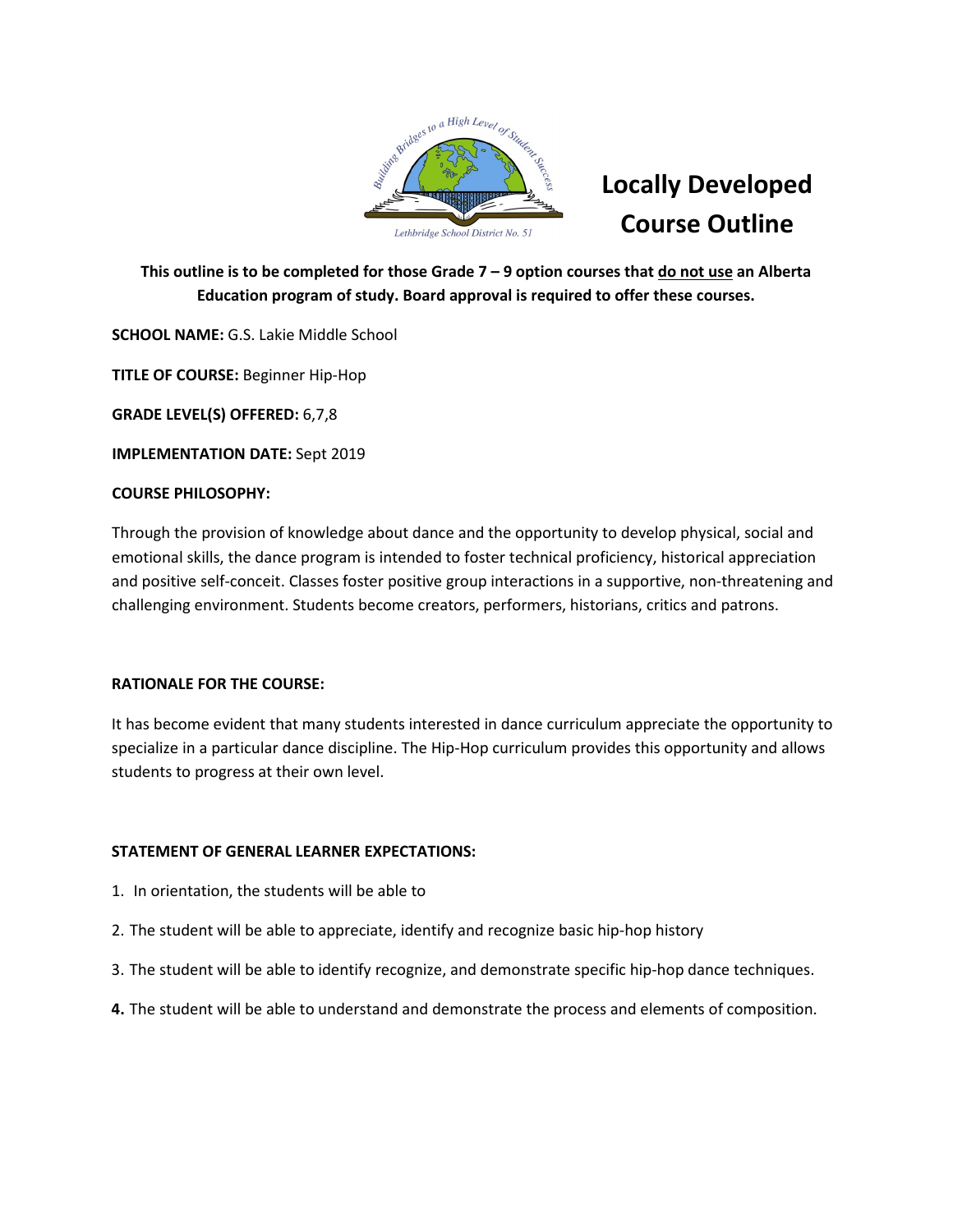#### **STATEMENT OF SPECIFIC LEARNER EXPECTATIONS:**

#### **1. In orientation, the students will be able to**

1.1 understand and respond to classroom rules, procedures and routines

1.2 demonstrate a responsible attitude to ward the physical and emotional safety and comfort of self and others

1.3 demonstrate respect for facilities, equipment and others in the classroom

1.4 participate positively in the classroom

1.5 work co-operatively and productively with all members of the class in pairs, small groups and large groups

1.6 show positive appreciation for the work of other members in the class

- 1.7 understand the necessity of a warm-up and demonstrate an appropriate warm-up
- 1.8 use proper body alignment
- 1.10 recognize the their stage directions

1.12 understand and keep in time to various tempos, time signatures and rhythms

1.13 demonstrate control and poise during warm-up and genre work

## **2. The student will be able to appreciate, identify and recognize basic hip-hop history**

- 2.1 Recognize some of the pioneers of hip-hop and their significance to hip-hop culture
- 2.2 recognize the original genres of hip-hop, where they originated and when

# 3. The student will be able to identify recognize, and demonstrate specific skills in a variety of hip-hop **dance genres**

- 3.1 popping
- 3.2 locking
- 3.3 breaking
- 3.4 waving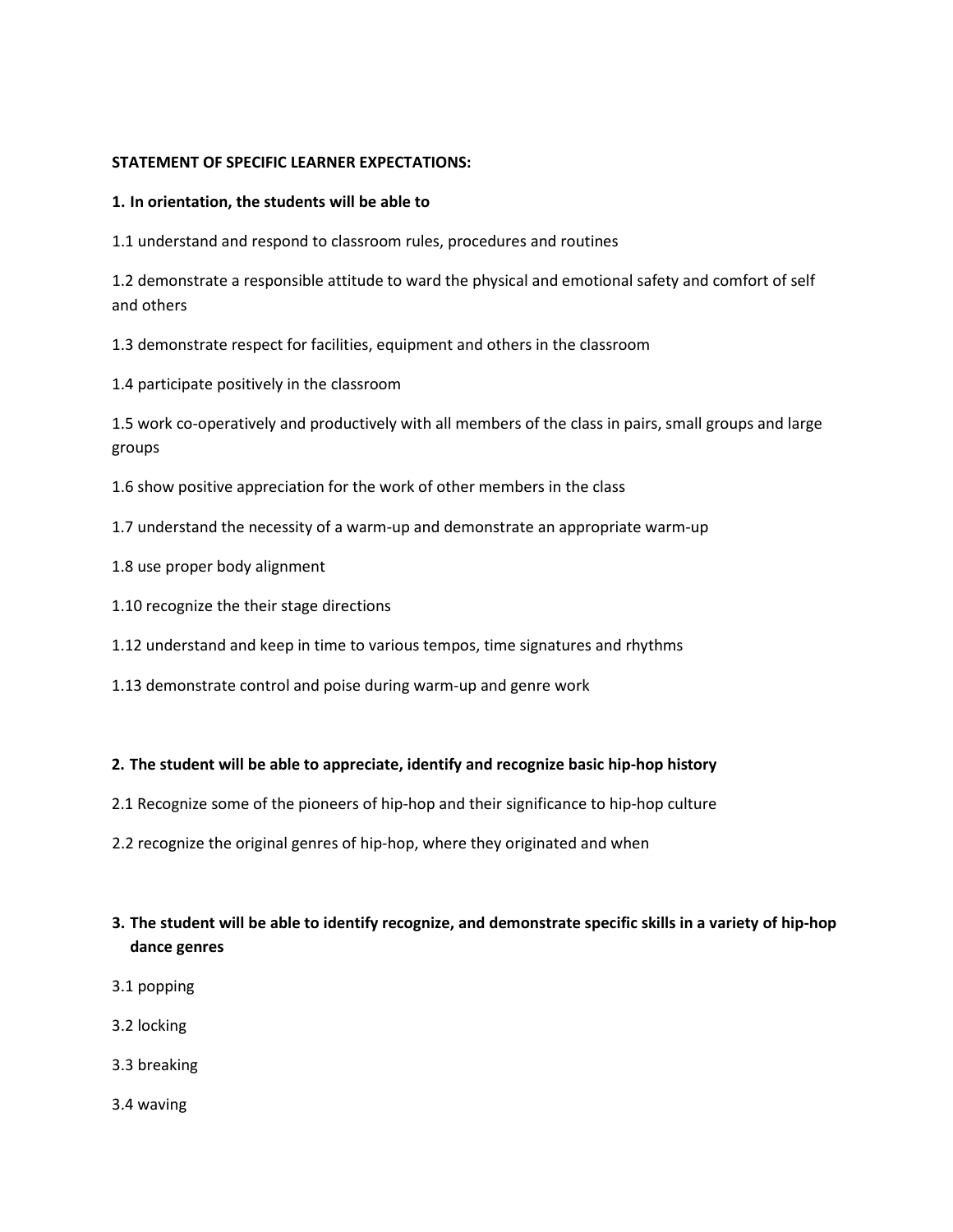3.5 gliding

3.6 stomp

- 3.7 tutting
- 3.8 animation
- 3.9 crump

#### **4. The student will be able to understand and demonstrate the process and elements of composition.**

- 4.1 memorize and demonstrate choreographed steps
- 4.2 create a dance using a variety of movements
- 4.3 demonstrate effective performance qualities: eye contact, expression, energy and style
- 4.5 demonstrate hip-hop dance improvisation

#### **ANTICIPATED ENROLMENT PER YEAR:**

**65-95 students**

#### **SPECIAL FACILITIES OR EQUIPMENT REQUIRED:**

- large open space with a floor appropriate for tap dance
- full-length mirrors along a wall
- windows for fresh air ventilation
- audio and video equipment
- class set of tap shoes in various sizes
- tap shoe sanitization spray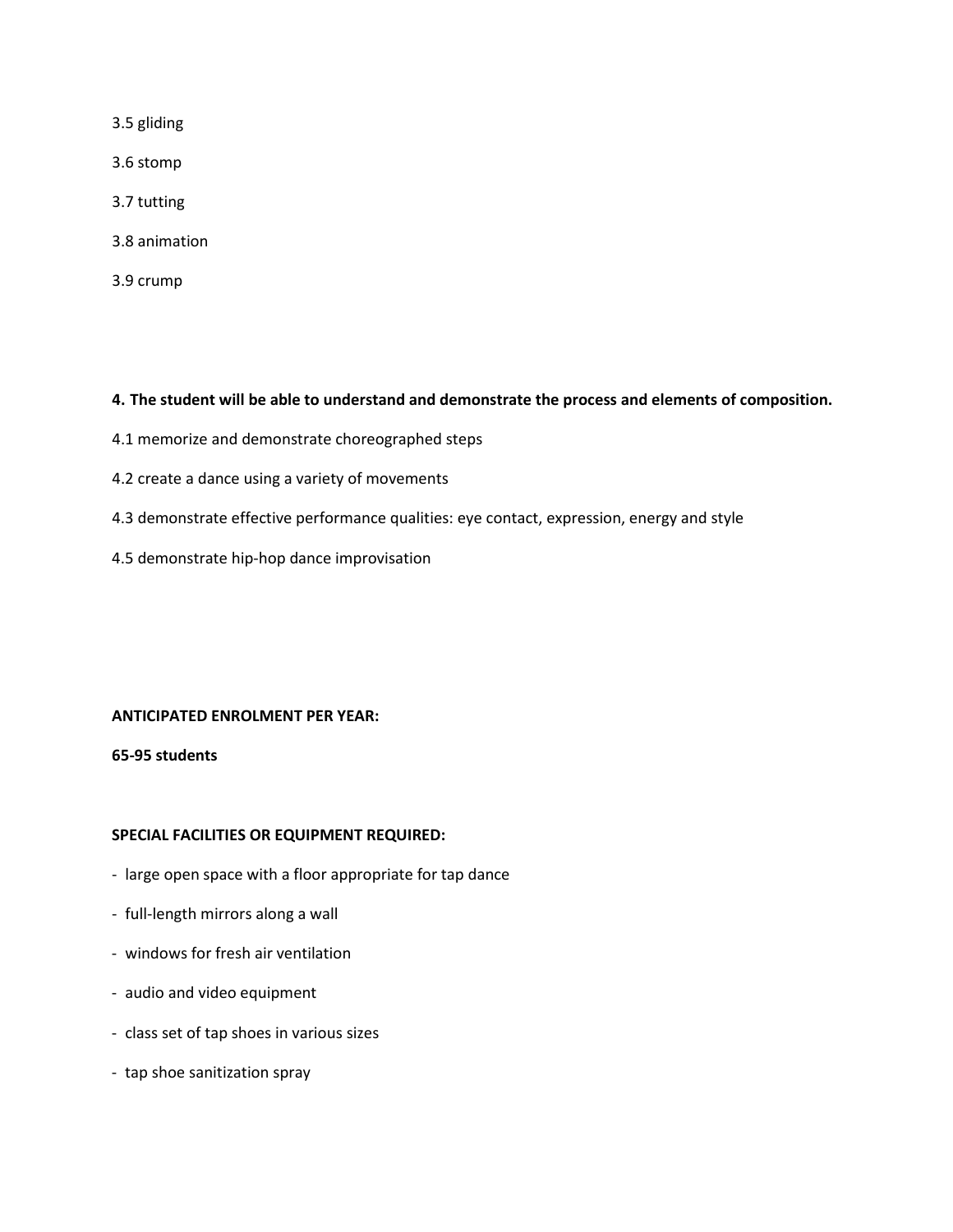#### **LEARNING RESOURCES TO BE USED:**

Locally Developed Course - Dance (Edmonton Public Schools, 2006)

Guest teachers

Dance performance videos and documentaries

#### **HOW WILL STUDENTS BE ASSESSED?**

The beginner tap dance curriculum approaches assessment as both formative and summative. Students will be assess as they integrate the theory and skills acquired through the process of developing and implementing a dance performance piece. Assessment is continuous and utilizes a variety of strategies, creating a multi-dimensional approach, creating balanced assessment.

- teacher observation
- performance rubric
- student choreography rubric
- conferences
- guided questions and interviews
- mentor and coaching observations
- self and peer evaluations
- anecdotal records
- recordings of performances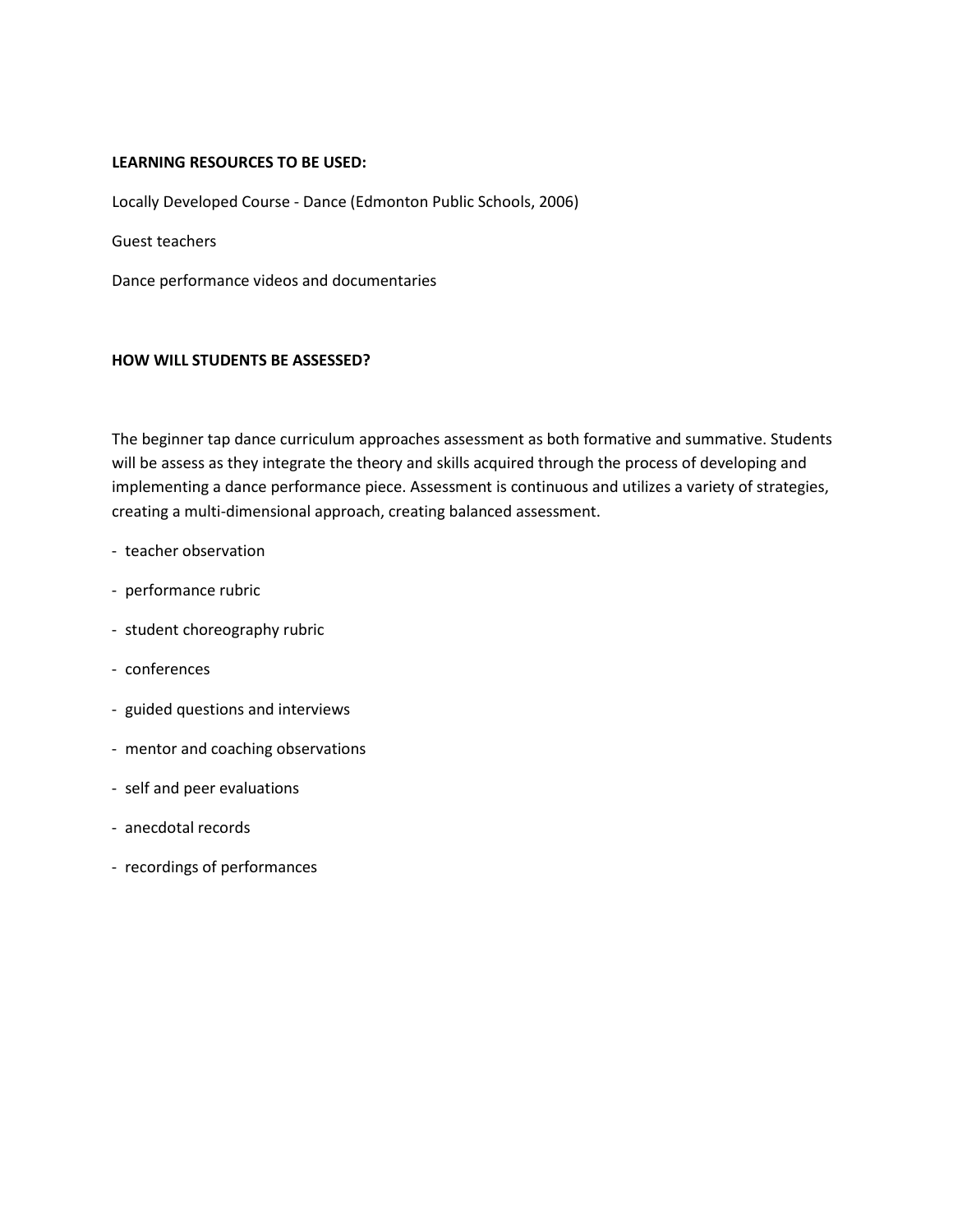

**This outline is to be completed for**

those Grade 7 - 9 option courses that do not use an Alberta Education program of study. Board ap**proval is required to offer these courses.**

**SCHOOL NAME:** G.S. Lakie Middle School

**TITLE OF COURSE:** Beginner Tap

**GRADE LEVEL(S) OFFERED:** 6,7,8

**IMPLEMENTATION DATE:** September 2019

#### **COURSE PHILOSOPHY:**

Through the provision of knowledge about dance and the opportunity to develop physical, social and emotional skills, the dance program is intended to foster technical proficiency, historical appreciation and positive self-conceit. Classes foster positive group interactions in a supportive, non-threatening and challenging environment. Students become creators, performers, historians, critics and patrons.

## **RATIONALE FOR THE COURSE:**

It has become evident that many students interested in dance curriculum appreciate the opportunity to specialize in a particular dance discipline. The Tap curriculum provides this opportunity and allows students to progress at their own level.

## **STATEMENT OF GENERAL LEARNER EXPECTATIONS:**

- 1. In orientation, the students will be able to
- 2. The student will be able to appreciate, identify and recognize basic tap history
- 3. The student will be able to identify recognize, and demonstrate specific tap-dance techniques.
- **4.** The student will be able to understand and demonstrate the process and elements of composition.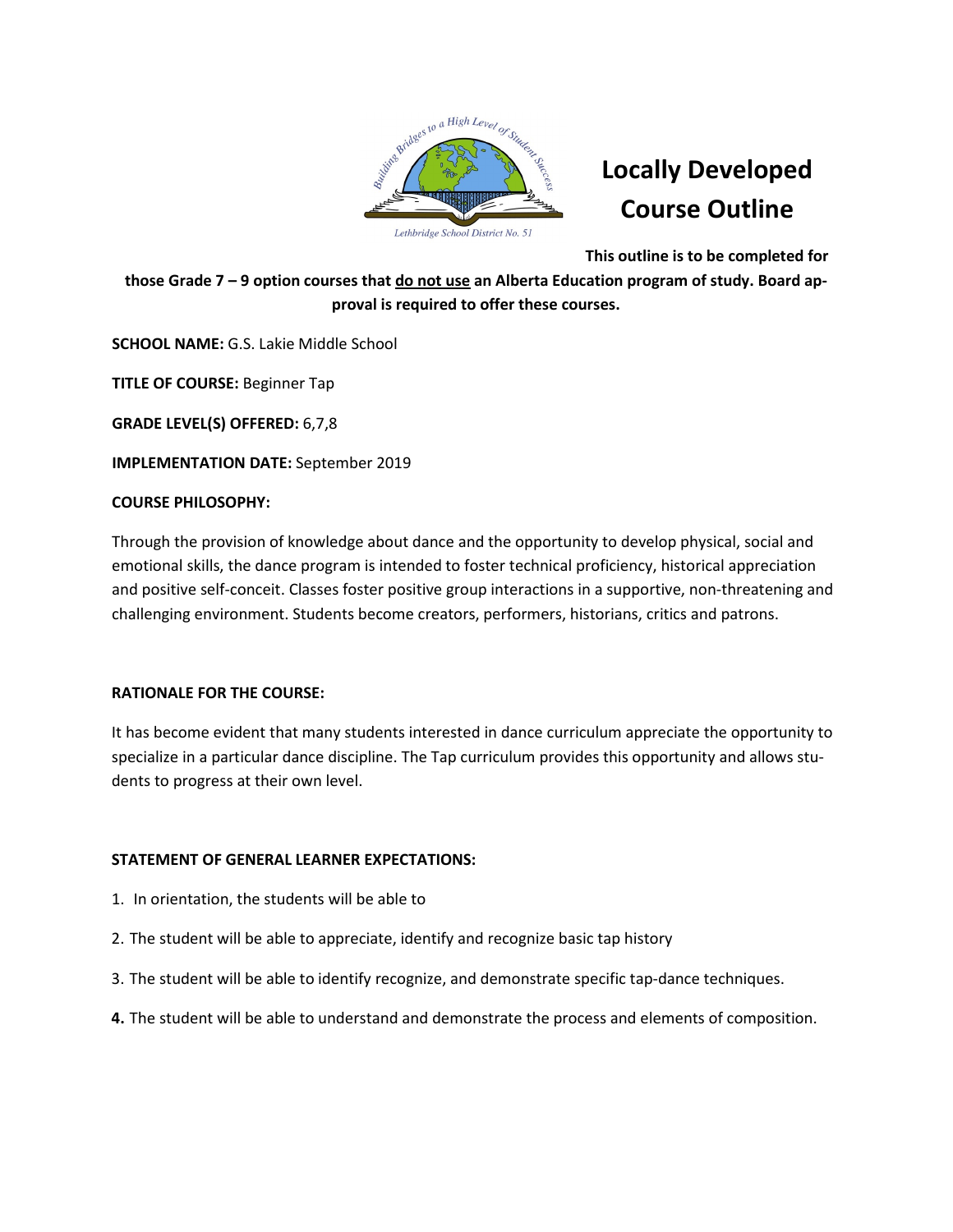#### **STATEMENT OF SPECIFIC LEARNER EXPECTATIONS:**

#### **1. In orientation, the students will be able to**

1.1 understand and respond to classroom rules, procedures and routines

1.2 demonstrate a responsible attitude to ward the physical and emotional safety and comfort of self and others

1.3 demonstrate respect for facilities, equipment and others in the classroom

1.4 participate positively in the classroom

1.5 work co-operatively and productively with all members of the class in pairs, small groups and large groups

1.6 show positive appreciation for the work of other members in the class

- 1.7 understand the necessity of a warm-up and demonstrate an appropriate warm-up
- 1.8 use proper body alignment
- 1.10 recognize the their stage directions
- 1.12 understand and keep in time to various tempos, time signatures and rhythms
- 1.13 demonstrate control and poise during warm-up and genre work

## **2. The student will be able to appreciate, identify and recognize basic tap history**

- 2.1 Recognize some of the pioneers of tap and their significance to tap dance
- 2.2 recognize some of the current influences on tap dance

## **3. The student will be able to identify recognize, and demonstrate specific tap-dance techniques.**

- 3.1 Step, stamp stomp
- 3.2 hop, jump, leap
- 3.3 flap
- 3.4 shuffle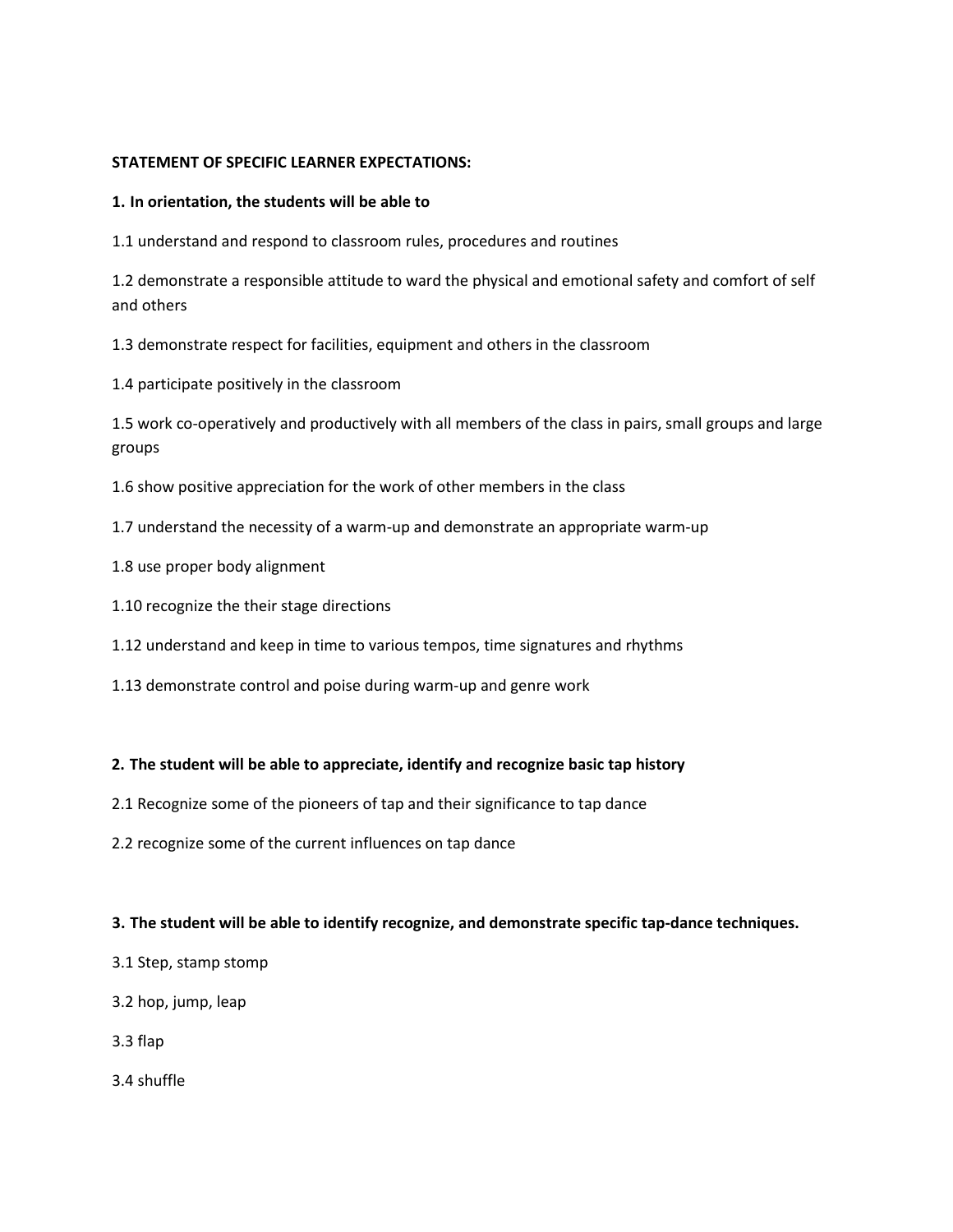3.5 scuff

3.6 riff

3.7 buffalo

- 3.8 maxi ford
- 3.9 Shim Sham Shimmy
- 3.10 paddle turn
- 3.11 irish
- 3.12 flap heels
- 3.13 ball change
- 3.14 Cincinnati
- 3.15 Bombershay
- 3.16 wings
- 3.17 cramp roll
- 3.18 paradiddle
- 3.19 shirley temple

#### **4. The student will be able to understand and demonstrate the process and elements of composition.**

- 4.1 memorize and demonstrate choreographed steps
- 4.2 choreograph tap steps in a combination and a routine based on steps acquired from previous lessons
- 4.3 create a dance to the mood of the music
- 4.4 demonstrate effective performance qualities: posture, eye contact, energy and style
- 4.5 create tap steps based on prescribed music rhythms
- 4.6 demonstrate tap improvisation
- 4.7 create a rhythmic counterpoint composition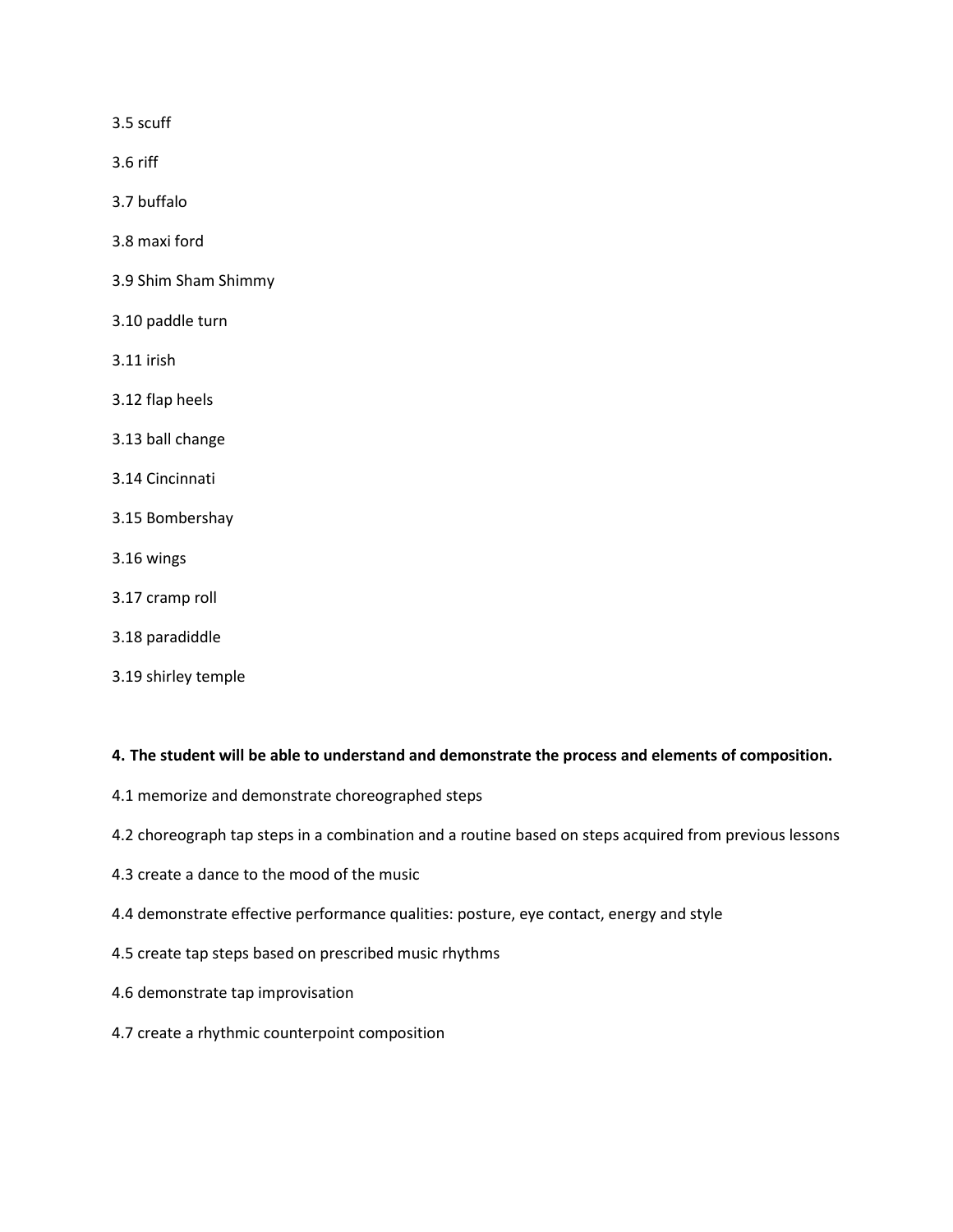#### **ANTICIPATED ENROLMENT PER YEAR:**

**35-65 students**

#### **SPECIAL FACILITIES OR EQUIPMENT REQUIRED:**

- large open space with a floor appropriate for tap dance
- full-length mirrors along a wall
- windows for fresh air ventilation
- audio and video equipment
- class set of tap shoes in various sizes
- tap shoe sanitization spray

#### **LEARNING RESOURCES TO BE USED:**

Locally Developed Course - Tap Dance (Edmonton Public Schools, 2015)

Guest teachers

Dance performance videos and documentaries

#### **HOW WILL STUDENTS BE ASSESSED?**

The beginner tap dance curriculum approaches assessment as both formative and summative. Students will be assess as they integrate the theory and skills acquired through the process of developing and implementing a dance performance piece. Assessment is continuous and utilizes a variety of strategies, creating a multi-dimensional approach, creating balanced assessment.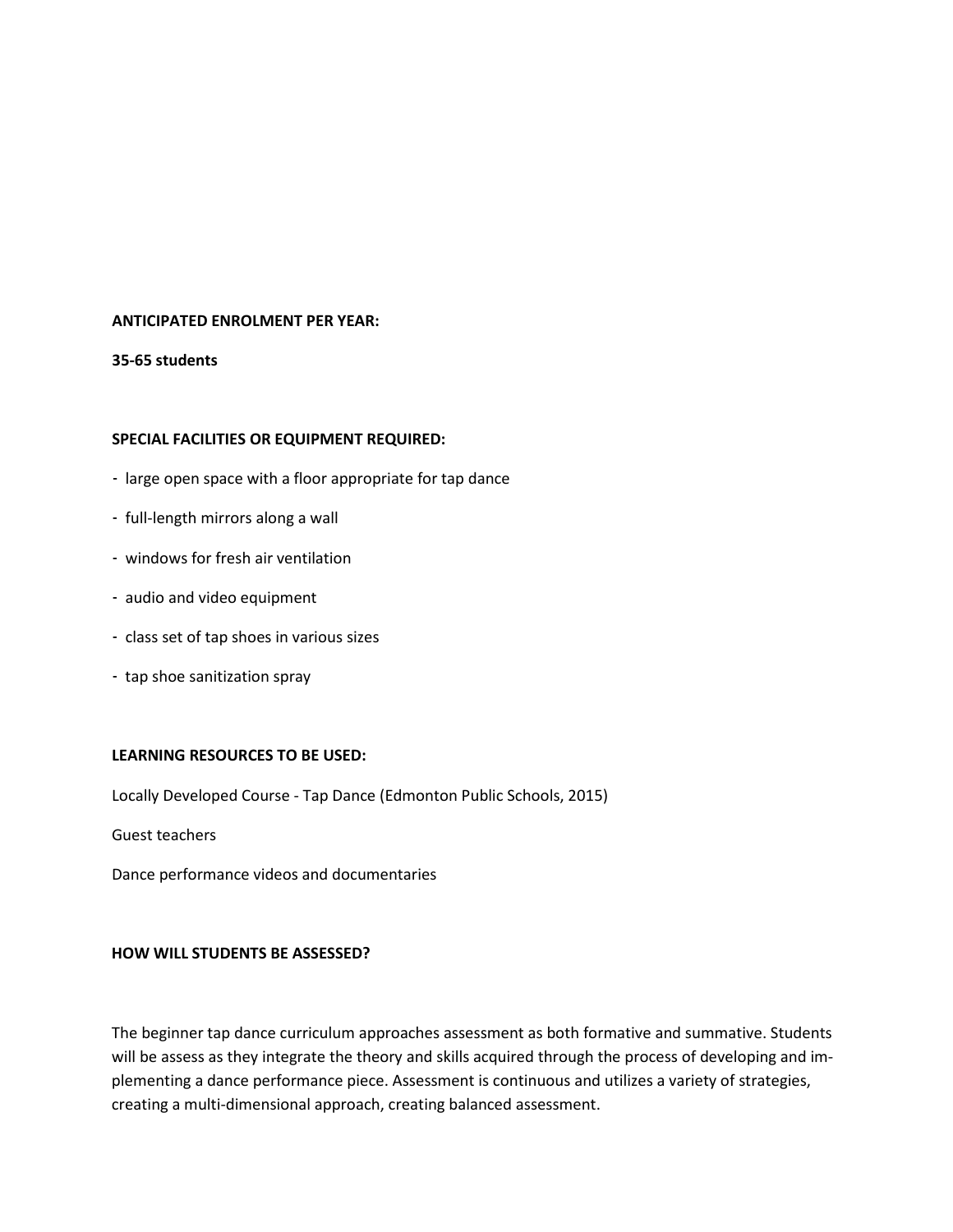- teacher observation
- performance rubric
- student choreography rubric
- conferences
- guided questions and interviews
- mentor and coaching observations
- self and peer evaluations
- anecdotal records
- recordings of performances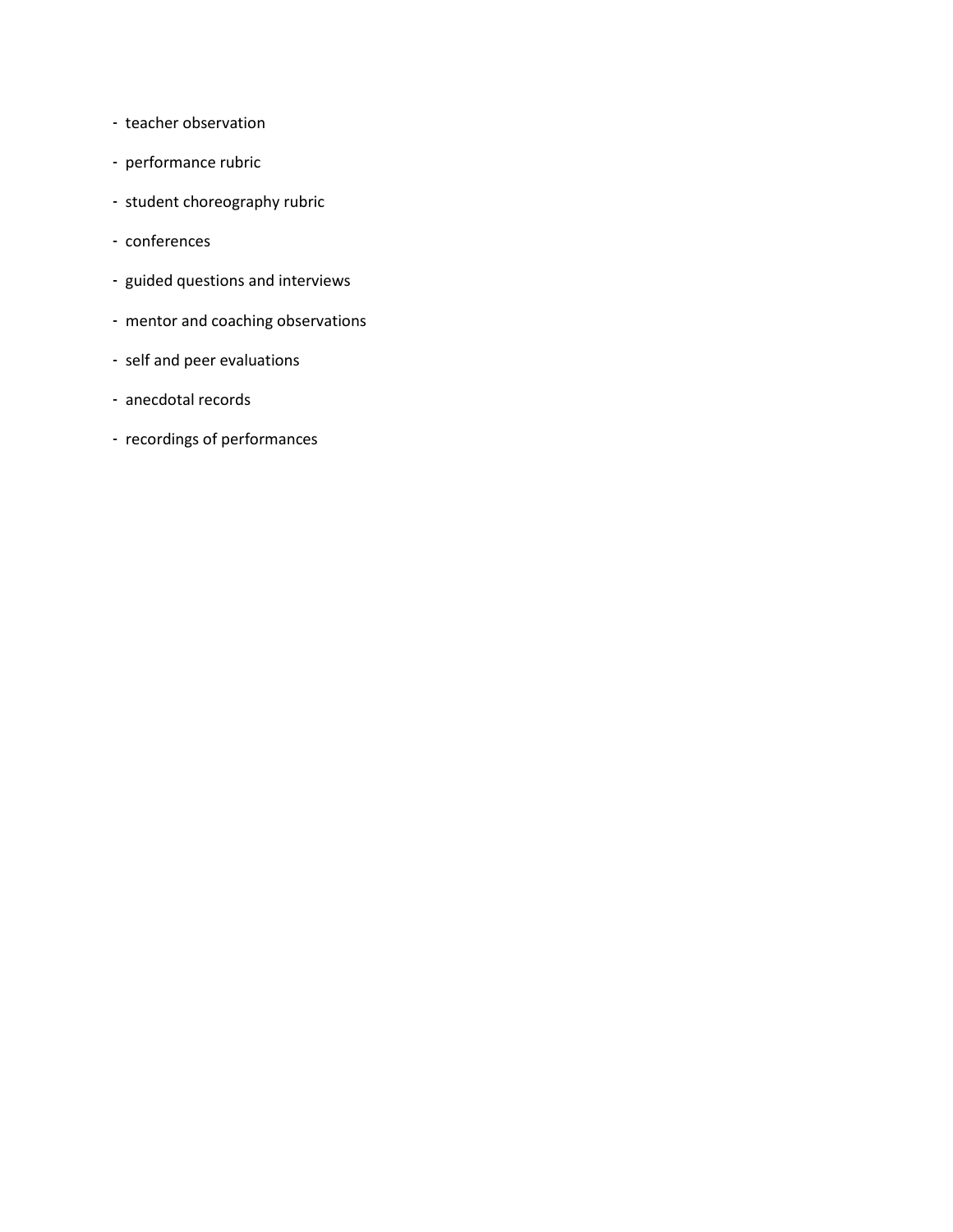

This outline is to be completed for those Grade  $7 - 9$  option courses that  $\underline{do}$  not use an Alberta **Education program of study. Board approval is required to offer these courses.**

**SCHOOL NAME: G.S. Lakie Middle School**

**TITLE OF COURSE: Dance Performance (HIp-Hop or Fusion)**

**GRADE LEVEL(S) OFFERED: Grade 6,7,8**

**IMPLEMENTATION DATE: September 2019**

## **COURSE PHILOSOPHY:**

Dance Performance is a process driven, production based discipline which provides a dance experience extending beyond the classroom and is designed to culminate with a demonstration of learning through a public performance with professional standards of production values.

# **RATIONALE FOR THE COURSE:**

Dance Performance develops performance skills and techniques through the exploration of increasingly more complex knowledge, attitudes, values and behaviours associated with the professional performance artist. Pivotal to this course is a commitment to building meaningful partnerships between student performers and the professional arts community.

# **STATEMENT OF GENERAL LEARNER EXPECTATIONS:**

## **Learner Outcomes:**

Dance performance acknowledges that students need a performance experience that moves beyond the traditional dance class to a collaborative full-scale dance production. The focus of the course encompasses all elements of the performance.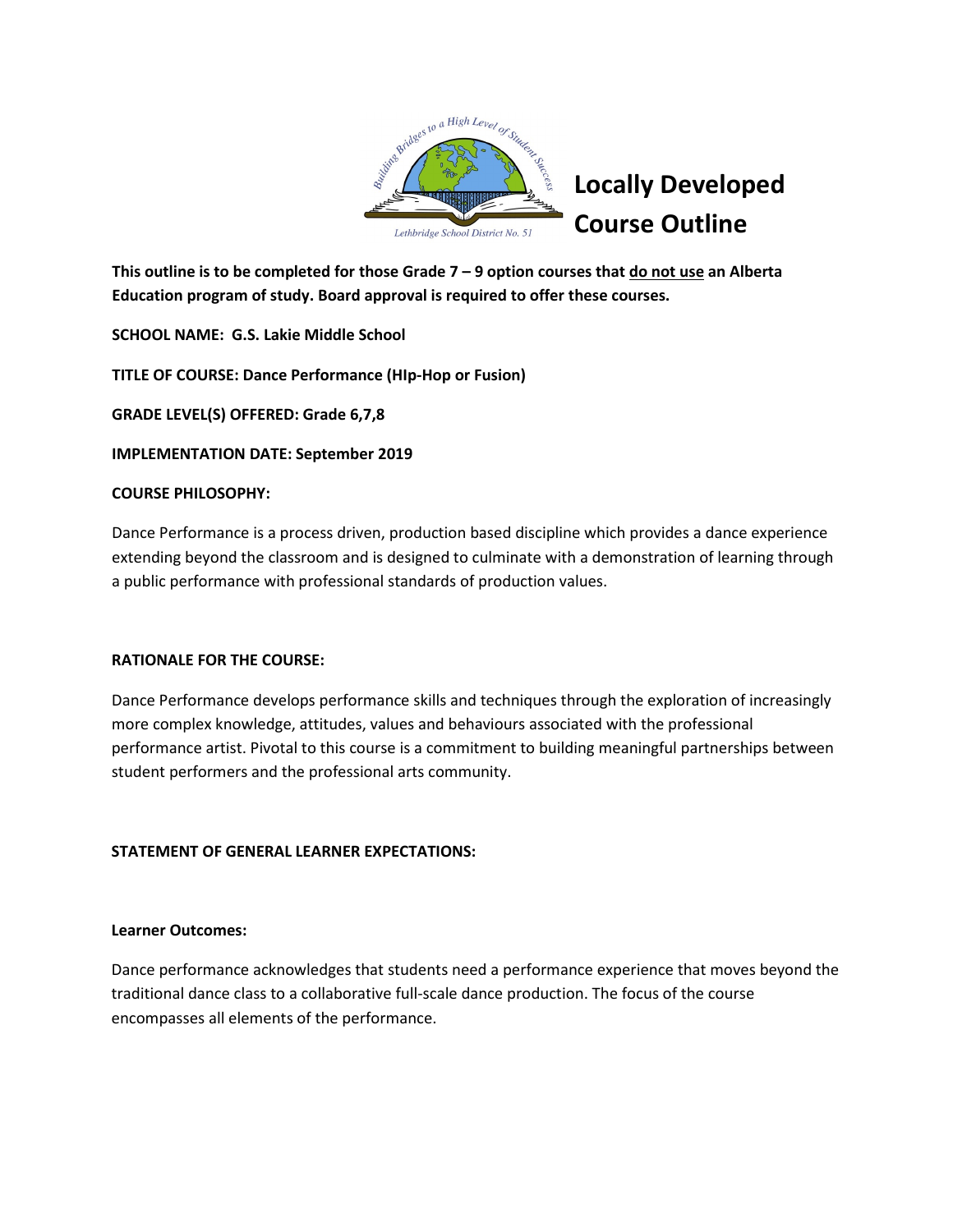#### **General Outcomes:**

#### **Upon completion of this program, students will:**

- 1. Acquire competency as a member of a performance ensemble
- 2. Identify and apply dance concepts, creative expression, artistic perception and technical proficiency in the creation of a dance performance.
- 3. Apply the the required steps in the creative process in the completion of a dance production.
- 4. Demonstrating an understanding of interpersonal skills within the creation of a dance performance piece
- **5.** Aesthetic Valuing Respond to, analyze and interpret their own and others' performance demonstrating an understanding of the process of critical reflection and analysis

#### **STATEMENT OF SPECIFIC LEARNER EXPECTATIONS:**

#### **1. Acquire competency as a member of a performance ensemble**

1.1 demonstrate respect, responsibility and commitment to the performance ensemble

1.2 demonstrate leadership in a performance ensemble

1.3 establish supportive healthy relationships within the performance ensemble

1.4 demonstrate the dance techniques of artistic unity as it creates the dynamics of the performance piece

1.5 contribute and apply appropriate constructive feedback and performance notes from members of the ensemble

1.6 demonstrate understanding and respect of roles and responsibilities within a dance performance ensemble

- 1.7 demonstrate effective use of rehearsal time
- 1.8 demonstrate effective use of time outside of class to prepare
- 1.9 demonstrate collaboration and teamwork
- 1.10 contribute purposeful ideas through the creative process as an ensemble member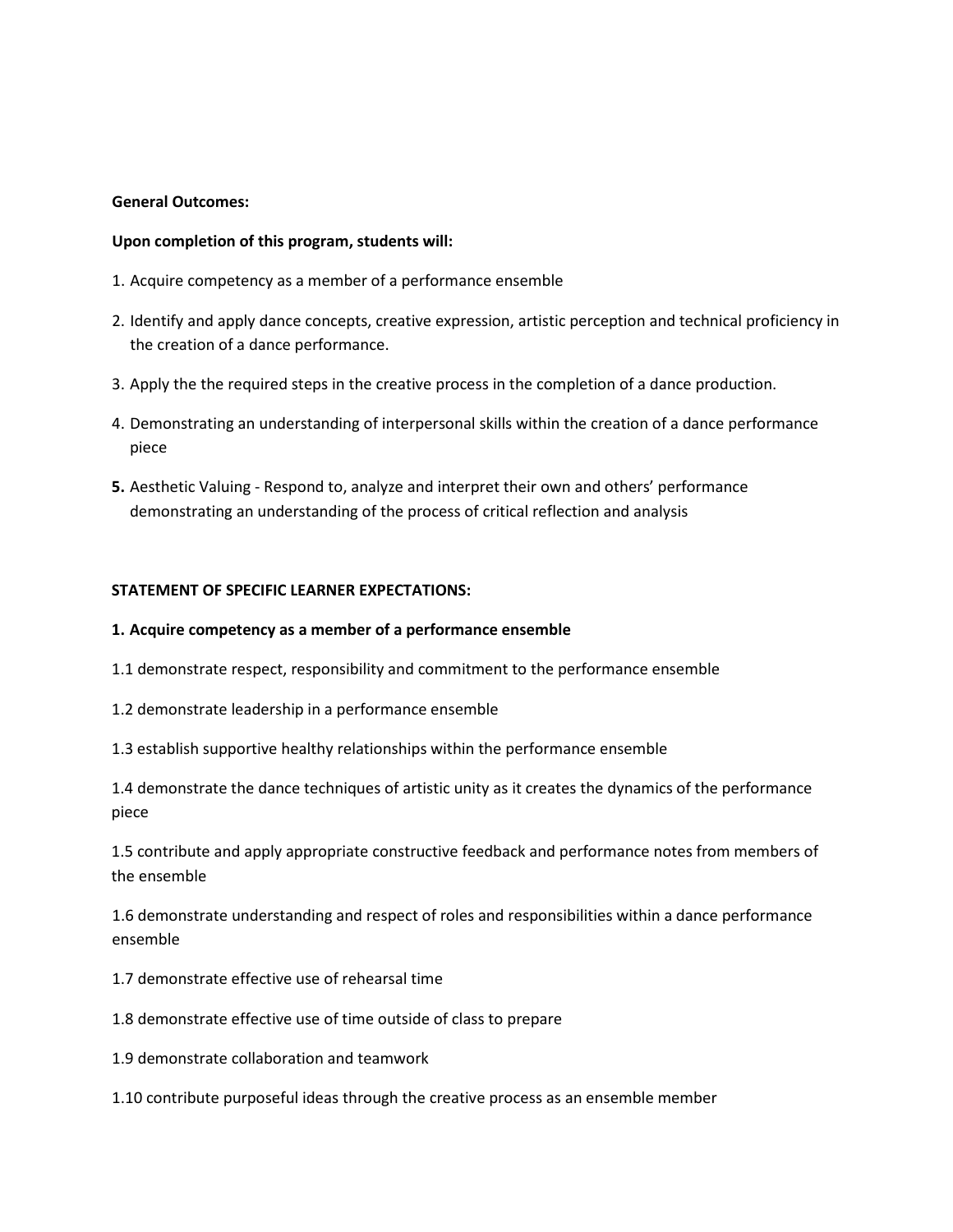- 1.11 demonstrate appropriate rehearsal and performance etiquette
- 1.12 establish personal goals for dance performance

# **2. Identify and apply dance concepts, creative expression, artistic perception and technical proficiency in the creation of a dance performance.**

2.1 demonstrate appropriate motor skills and technical expertise for expressive use of the body: rhythmic movement, imitative movement, sensory awareness, interpretive movement, spacial awareness

2.2 Perform in multiple dance genres

2.3 demonstrate physical coordination and control when performing locomotor and axial movement phrases from a variety of genres (body articulation, agility, balance, strength)

2.4 demonstrate a variety of movement patterns and phrases with increased focus on agility, balance, speed and coordination

2.5 demonstrate appropriate physical warm up techniques appropriate for performance

2.6 demonstrate understanding of stages of rehearsal process

- 2.7 memorize and perform performance choreography
- 2.8 demonstrate improvisational skills during the creative process
- 2.9 select specific dance vocabulary to describe movement and dance elements

#### **3. Apply the the required steps in the creative process in the completion of a dance production.**

- 3.1 demonstrate the ability to problem solve within a dance performance production process
- 3.2 demonstrate commitment to the rehearsal and performance process
- 3.3 integrate and understand appropriate stage directions

3.4 demonstrate concentration, focus and commitment to all performance choices in rehearsal and performance

3.6 demonstrate appropriate technique to support the physical nature of the dance performance piece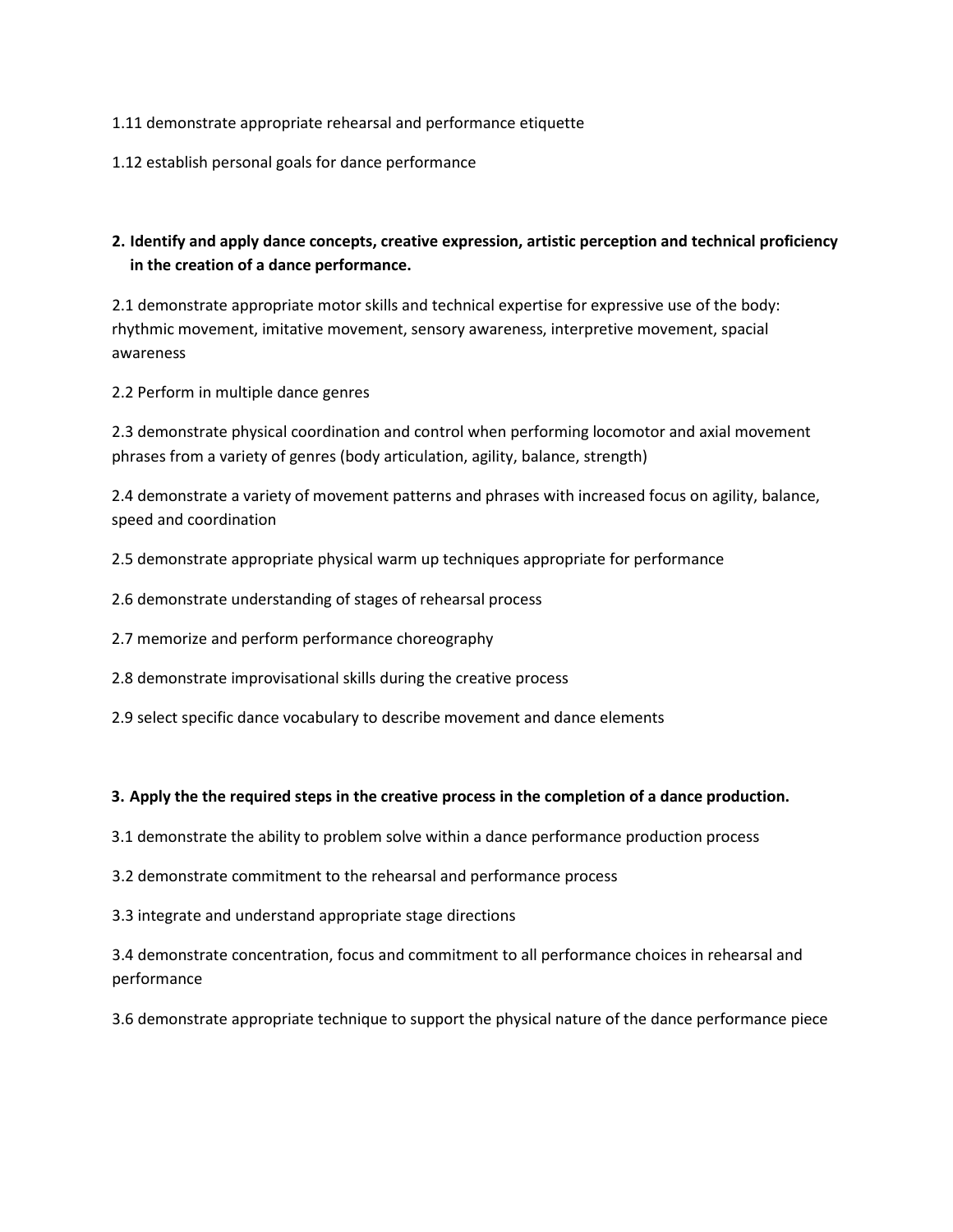- **4. Demonstrating an understanding of interpersonal skills within the creation of a dance performance piece**
- 4.1 demonstrate respect for self
- 4.2 demonstrate respect for others (including peers, instructor, guest artist, etc)
- 4.3 demonstrate appropriate dance etiquette

# **5. Aesthetic Valuing - Respond to, analyze and interpret their own and others' performance demonstrating an understanding of the process of critical reflection and analysis**

- 5.1 critique dance works to improve understanding of choreographic structure and artistic presence
- 5.2 use select criteria to compare, contrast, and assess various dance forms

5.3 analyze evolving personal preferences about dance styles and choreographic forms to identify change and development in personal performance choices

# **ANTICIPATED ENROLMENT PER YEAR:** 180 students per year including all grade levels

## **SPECIAL FACILITIES OR EQUIPMENT REQUIRED:**

- a sprung dance floor is required for the adequate teaching of dance
- full length mirrors along a wall
- windows for fresh air ventilation
- female and male changing facilities
- storage facilities for equipment and supplies
- stereo system and projector with screen
- access to performance theatre with appropriate sound and lighting
- safety mats and manipulatives (such as ribbons, scarves, hoops etc.)
- music reflecting a wide range of styles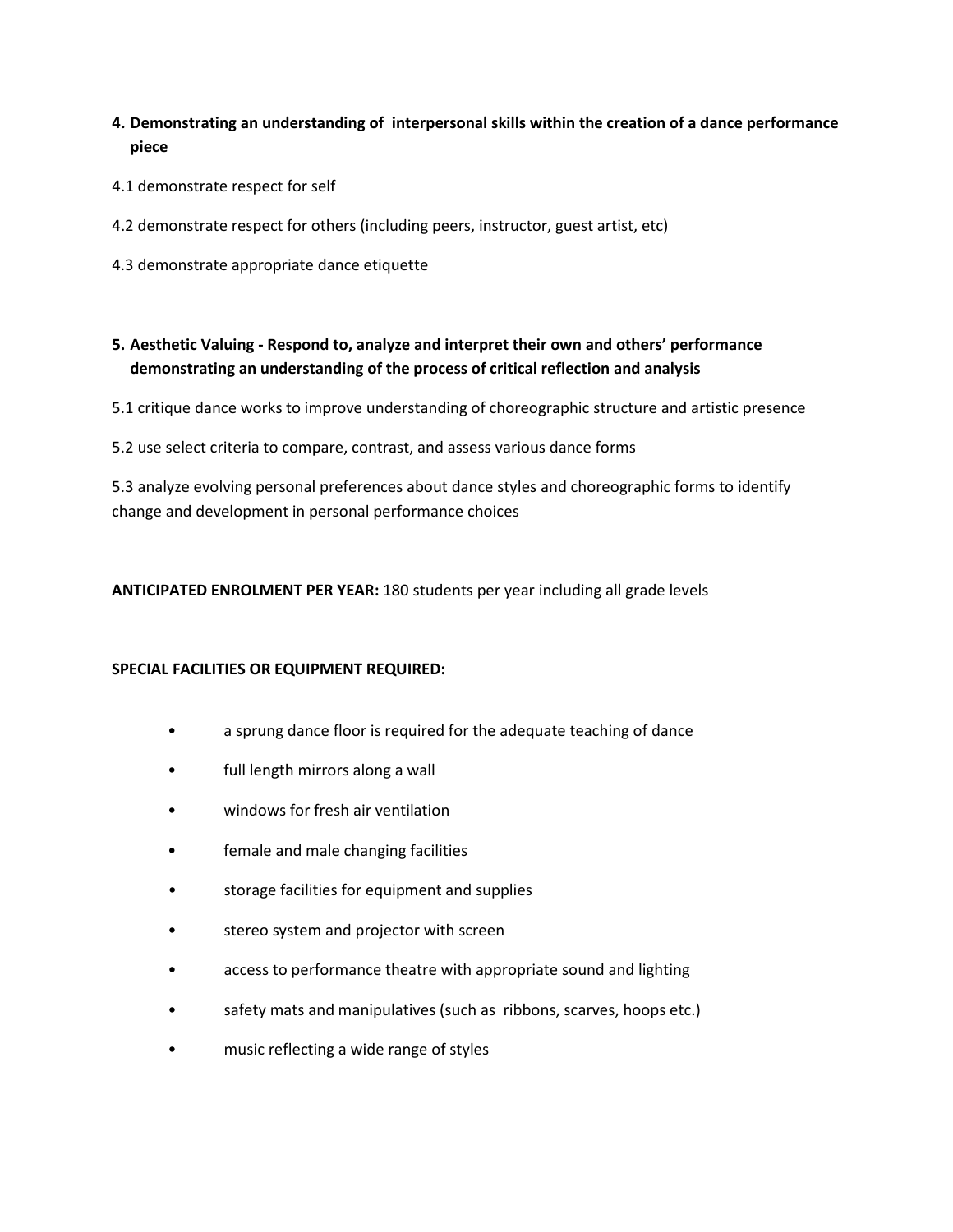#### **HOW WILL STUDENTS BE ASSESSED?**

The dance performance curriculum approaches assessment as both formative and summative. Students will be assess as they integrate the theory and skills acquired through the process of developing and implementing a dance performance piece. Assessment is continuous and utilizes a variety of strategies, creating a multi-dimensional approach, creating balanced assessment.

- teacher observation
- performance rubric
- student choreography rubric
- conferences
- guided questions and interviews
- mentor and coaching oversvations
- self and peer evaluations
- anecdotal records
- recordings of performances

An important component of this curriculum is the students' ability to accept and respond appropriately to constructive criticism.

#### **LEARNING RESOURCES TO BE USED:**

Locally Developed Course: Dance Performance (Edmonton Public Schools, 2013)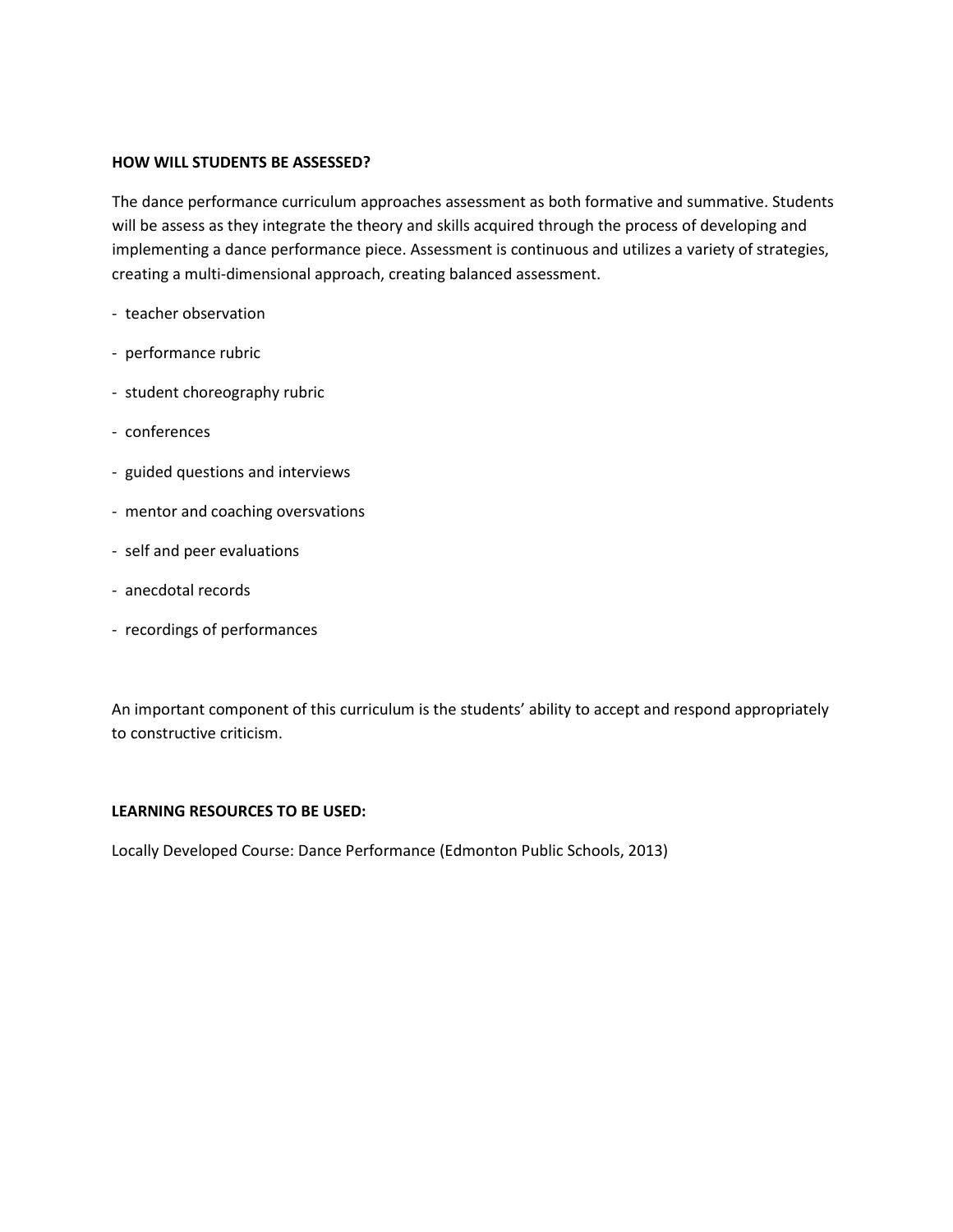

**This outline is to be completed for**

**those Grade 7 – 9 option courses that do not use an Alberta Education program of study. Board approval is required to offer these courses.**

**SCHOOL NAME:** G.S. Lakie Middle School

**TITLE OF COURSE: Dancing Duos**

**GRADE LEVEL(S) OFFERED: 8**

**IMPLEMENTATION DATE:** September 2019

## **COURSE PHILOSOPHY:**

Through the provision of knowledge about dance and the opportunity to develop physical, social and emotional skills, the dance program is intended to foster technical proficiency, historical appreciation and positive self-conceit. Classes foster positive partner interactions in a supportive, non-threatening and challenging environment. Students become creators, performers, historians, critics and patrons.

## **RATIONALE FOR THE COURSE:**

It has become evident that many students interested in dance curriculum appreciate the opportunity to specialize in a particular dance discipline. The dancing duos curriculum provides this opportunity and allows students to progress at their own level.

## **STATEMENT OF GENERAL LEARNER EXPECTATIONS:**

- 1. In orientation, the students will be able to
- 2. The student will be able to appreciate, identify and recognize basic ballroom dance history
- 3. The student will be able to identify recognize, and demonstrate specific ballroom dance techniques.
- **4.** The student will be able to understand and demonstrate the process and elements of composition.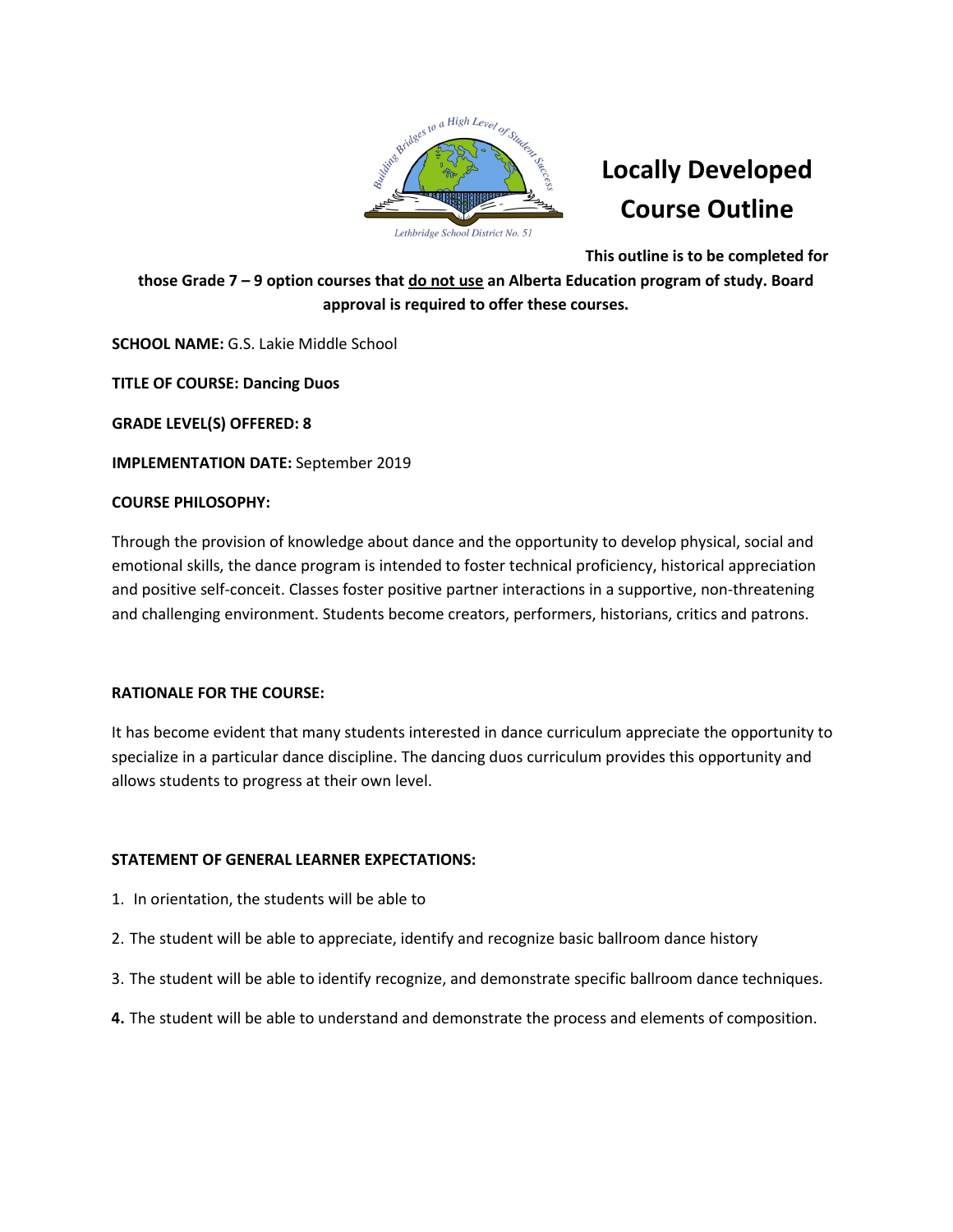#### **STATEMENT OF SPECIFIC LEARNER EXPECTATIONS:**

#### **1. In orientation, the students will be able to**

1.1 understand and respond to classroom rules, procedures and routines

1.2 demonstrate a responsible attitude to ward the physical and emotional safety and comfort of self and others

1.3 demonstrate respect for facilities, equipment and others in the classroom

1.4 participate positively in the classroom

1.5 work co-operatively and productively with all members of the class in pairs, small groups and large groups

1.6 show positive appreciation for the work of other members in the class

- 1.7 show respect and dancer etiquette when paired with another dancer
- 1.8 use proper body alignment in open, semi-closed and closed dance position
- 1.10 recognize the their stage directions
- 1.12 understand and keep in time to various tempos, time signatures and rhythms
- 1.13 demonstrate control and poise during warm-up and genre work

## **2. The student will be able to appreciate, identify and recognize basic partner dance history**

- 2.1 recognize some of the pioneers of ballroom dance
- 2.2 recognize when and where various ballroom dance genres originated

#### **3. The student will be able to identify recognize, and demonstrate techniques in the following genres**

- 3.1 Salsa
- 3.2 Bachata
- 3.3 Swing
- 3.4 Jive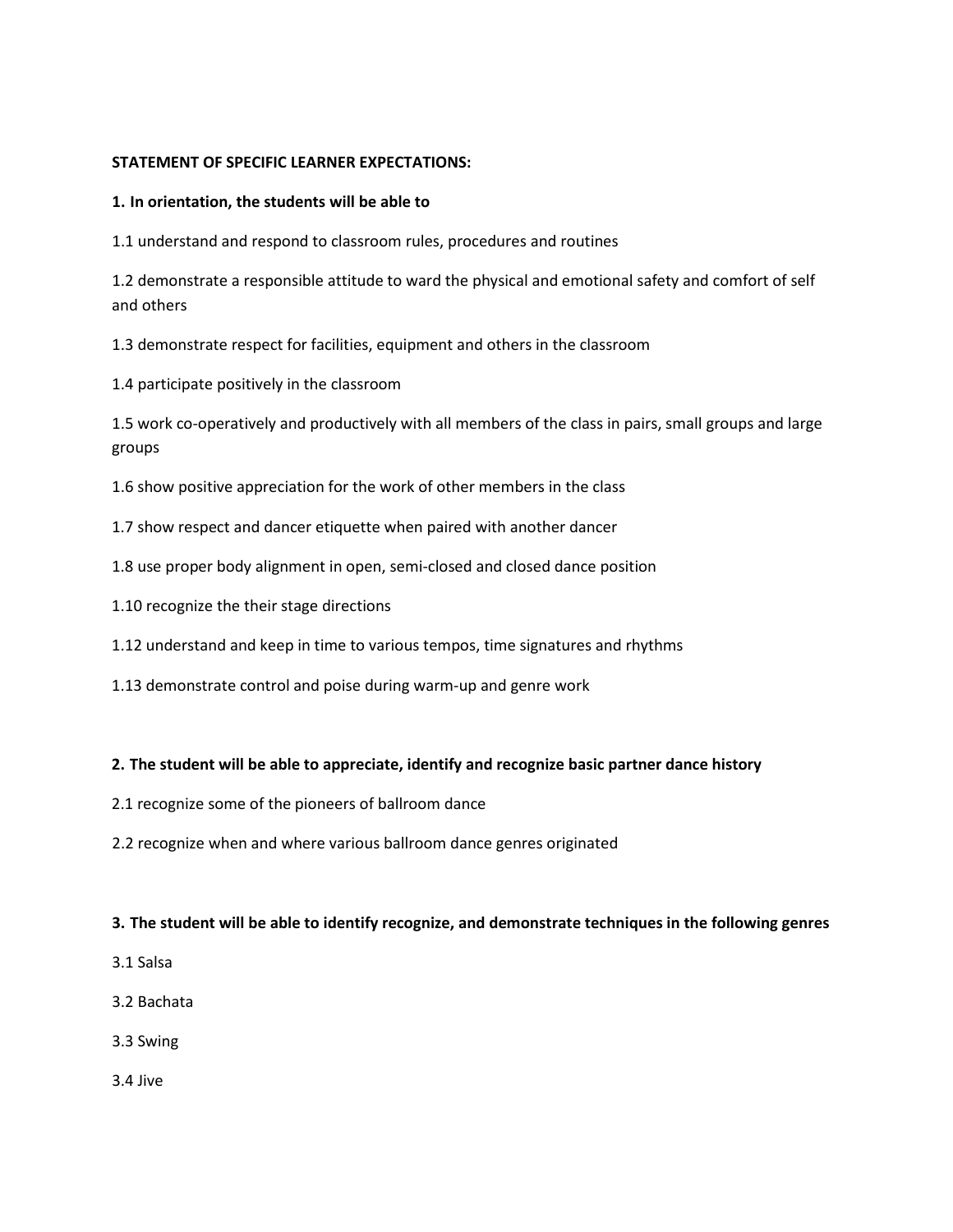3.5 Two Step

3.6 Polka

- 3.7 Line dancing
- 3.8 Waltz
- 3.9 Merengue

#### **4. The student will be able to understand and demonstrate the process and elements of composition.**

4.1 memorize and demonstrate choreographed steps

4.2 choreograph tap steps in a combination and a routine based on steps acquired from previous lessons

4.3 select a type of ballroom dance genre and choreograph a routine collaborating with a partner or group

4.4 demonstrate effective performance qualities: posture, eye contact, partner interaction, leading, following, energy and style

4.5 demonstrate partner dance improvisation

#### **ANTICIPATED ENROLMENT PER YEAR:**

**20-30 students**

## **SPECIAL FACILITIES OR EQUIPMENT REQUIRED:**

- large open space with a floor appropriate for tap dance
- full-length mirrors along a wall
- windows for fresh air ventilation
- audio and video equipment

#### **LEARNING RESOURCES TO BE USED:**

Locally Developed Course -Dance (Edmonton Public Schools, 2015)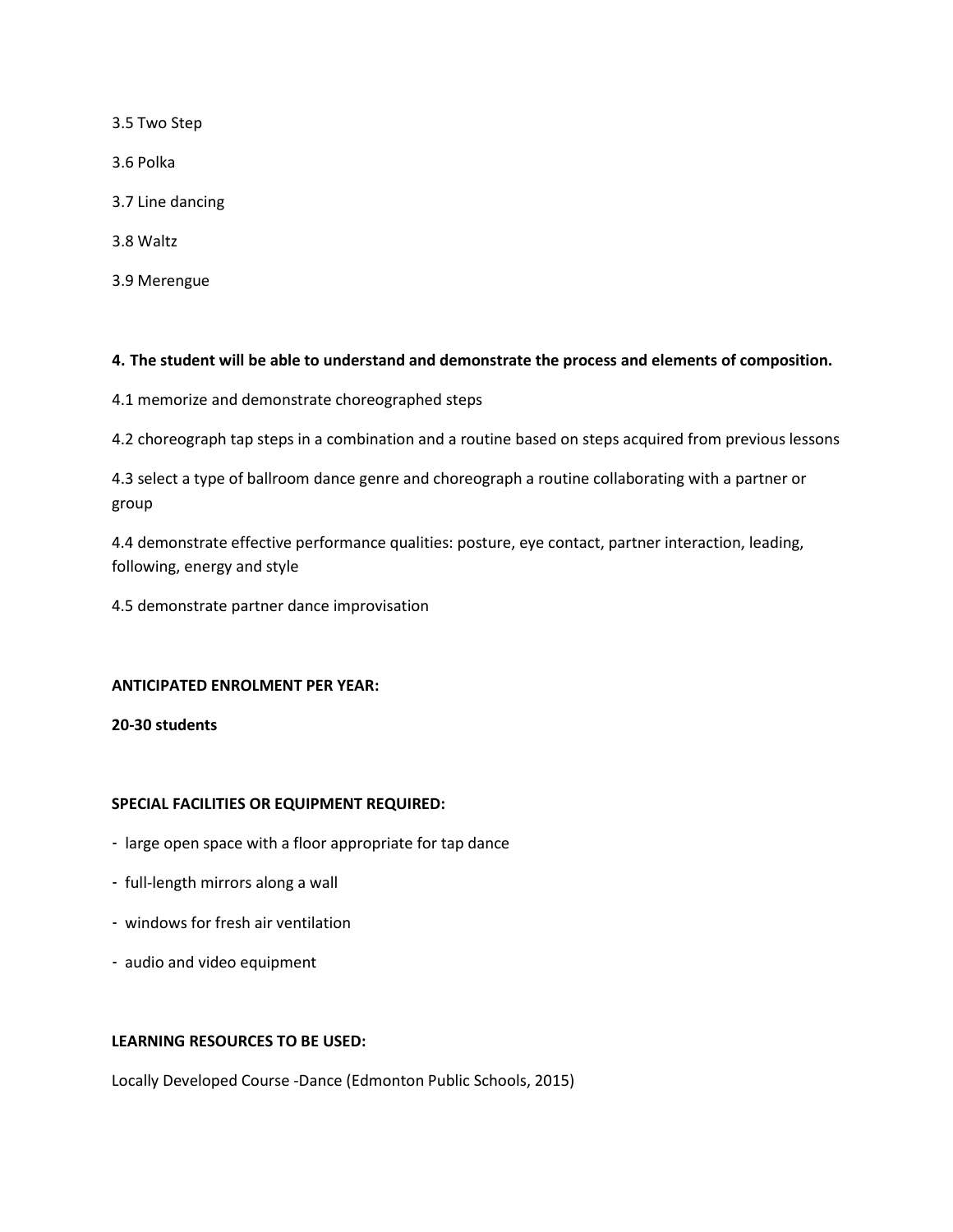#### Guest teachers

Dance performance videos and documentaries

#### **HOW WILL STUDENTS BE ASSESSED?**

The beginner tap dance curriculum approaches assessment as both formative and summative. Students will be assess as they integrate the theory and skills acquired through the process of developing and implementing a dance performance piece. Assessment is continuous and utilizes a variety of strategies, creating a multi-dimensional approach, creating balanced assessment.

- teacher observation
- performance rubric
- student choreography rubric
- conferences
- guided questions and interviews
- mentor and coaching observations
- self and peer evaluations
- anecdotal records
- recordings of performances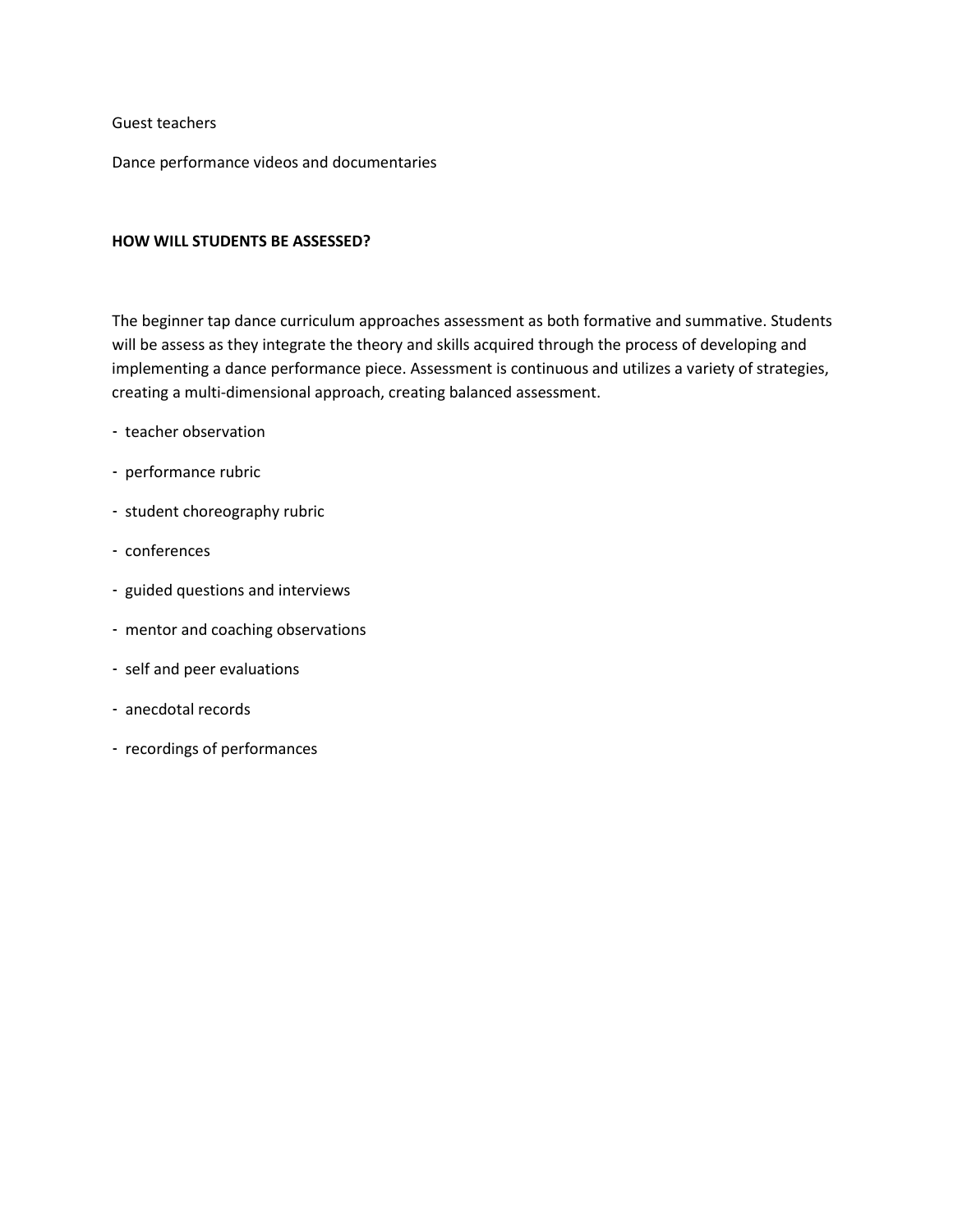

**This outline is to be completed for those Grade 7 – 9 option courses that do not use an Alberta Education program of study. Board approval is required to offer these courses.** 

**SCHOOL NAME: G.S. Lakie Middle School** 

**TITLE OF COURSE: Musical Theatre 6,7, 8** 

**GRADE LEVEL(S) OFFERED: 6,7 and 8**

**IMPLEMENTATION DATE: September 2019**

**COURSE PHILOSOPHY:**

**Alberta Education is moving towards areas of collaboration and cross-curricular activities. Musical Theatre 6,7 and 8 will allow for collaboration between classes, teachers and professional community members.** 

**The musical theatre program aims to provide an interactive environment of integrated study in dance/movement, drama and music for students who seek the challenge of working through the creative process to performance. It is expected that competencies in all of the above disciplines will become developed to the point where the individual feels confident in sharing their work with others through performances as both a performer and an informed critical viewer.** 

## **RATIONALE FOR THE COURSE:**

**Musical Theatre involves a collaborative group of students and educators. It is through this collaboration that students learn about professional and amateur theatre careers, become more comfortable with the craft so that they are ready for high school performing classes, and most importantly learn collaboration skills and the creative process so that they may be lifelong learners.** 

**Students learn to understand the historical, cultural and social aspects of the musical theatre genre. Students will also endeavour to extend learning to other situations and choices.** 

## **STATEMENT OF GENERAL LEARNER EXPECTATIONS:**

**\*\*\* General and specific outcomes span all three grade levels. Musical Theatre 6,7 and 8 increase in sophistication and independence in demonstrating the outcome. \*\*\***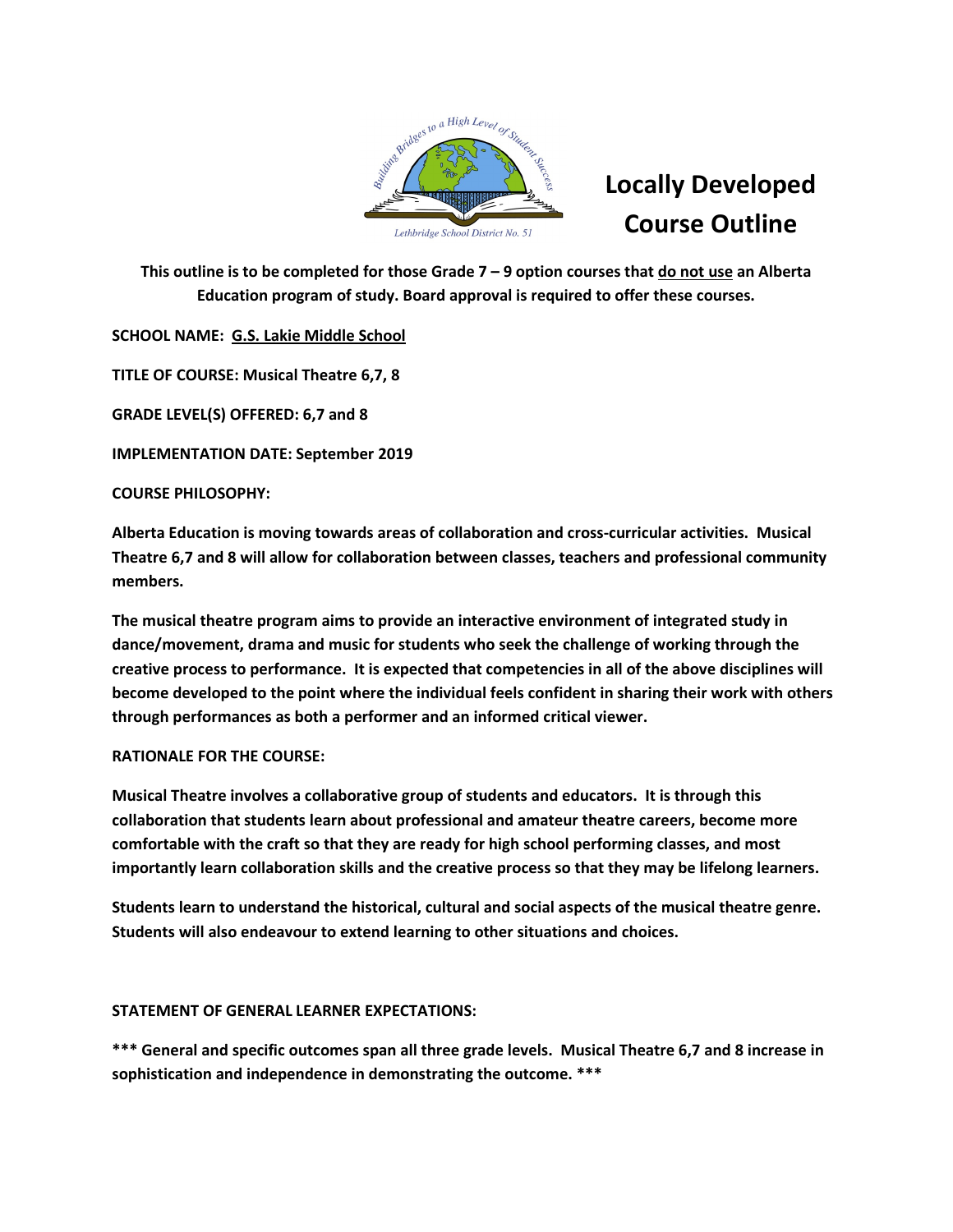**1.** To foster an appreciation for musical theatre as an art form

2. Demonstrate, through performance, the practical and technical skills for integrating dance/movement, drama and music

3. Evaluate and effectively reflect on their own progress and that of their peers in live musical theatre production using a variety of techniques

## **STATEMENT OF SPECIFIC LEARNER EXPECTATIONS:**

1. Students will study a variety of musicals from different time periods and styles

2. Students will learn a variety of dance/movement techniques

3. Students will understand and demonstrate characterization through blocking, choreography and spoken/sung text

4. Students will perform musical selections accurately with vocal and physical expression and interpretation of music

- 5. Students will perform in a solo and/or ensemble repertoire
- 6. Students will understand the importance of, and participate in, ongoing rehearsals and performances
- 7. Students will develop and demonstrate the ability to accept and offer constructive criticism
- 8. Students will collaborate with others respectfully and confidently

## **ANTICIPATED ENROLMENT PER YEAR:**

It is anticipated that each teacher will have 20+ students. The class should have 40-60 students with 2 educators trained in different disciplines. It is anticipated that after the first year, student enrollment will increase due to public performances and publicity throughout the term.

## **SPECIAL FACILITIES OR EQUIPMENT REQUIRED:**

- Mirrors
- Open space (foyer, stage, large open area)
- Piano
- Speakers
- Microphones
- Lighting and lighting board
- Spotlights
- A variety of props and costumes
- Tap shoes, jazz shoes, and other specialty shoes for dance numbers
- DVD/CD player, or a way to watch musicals already publishes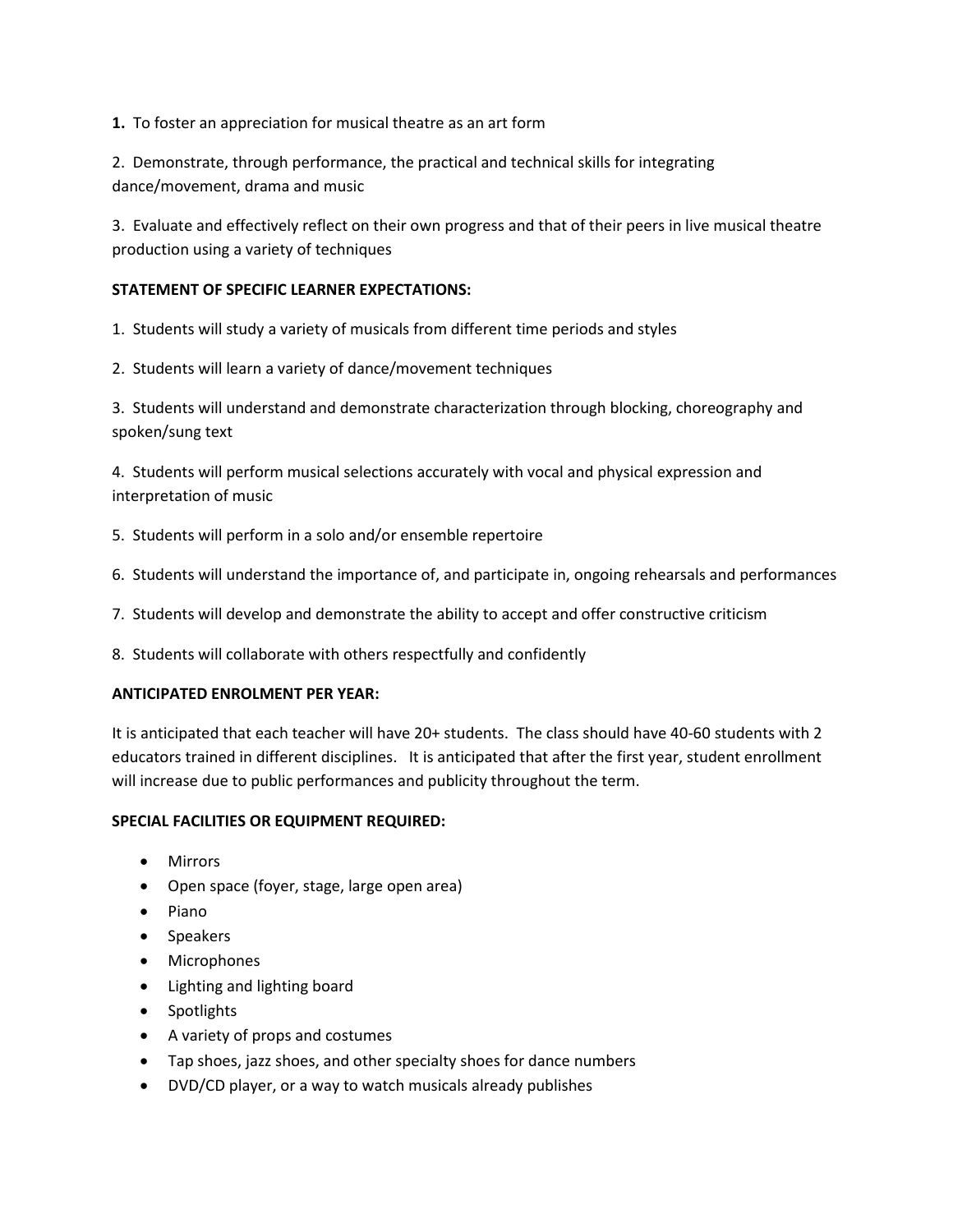• I-pad or recording device.

## **LEARNING RESOURCES TO BE USED:**

- Variety of musicals
- Youtube
- Collaboration with professionals in the community and surrounding areas
- Variety of books and videos as teacher resources
- Mixing technology/Apps
- Downloaded music
- Music Scores

# **HOW WILL STUDENTS BE ASSESSED?**

Assessment should be set with specific criteria and grading practices by the teacher, and invite student participation, as they assess learning based on the outcomes of the course.

Rehearsal participation, dedication, growth and risk taking will be crucial for student success. Students and teachers should evaluate the processes and growth on an individual basis in order to encourage an inclusive and diverse classroom environment. Careful and regular observation of students is critical as it allows the educator to build a holistic and multi-dimensional picture of student learning.

This is a performance class, and weighting of the class should indicate a strong emphasis on the final product; however, there should also be a heavy weighting on growth and appreciation as this class should have a focus on the process as well as the final product. This weighting should be up to the educators discretion, with the aforementioned focus in mind.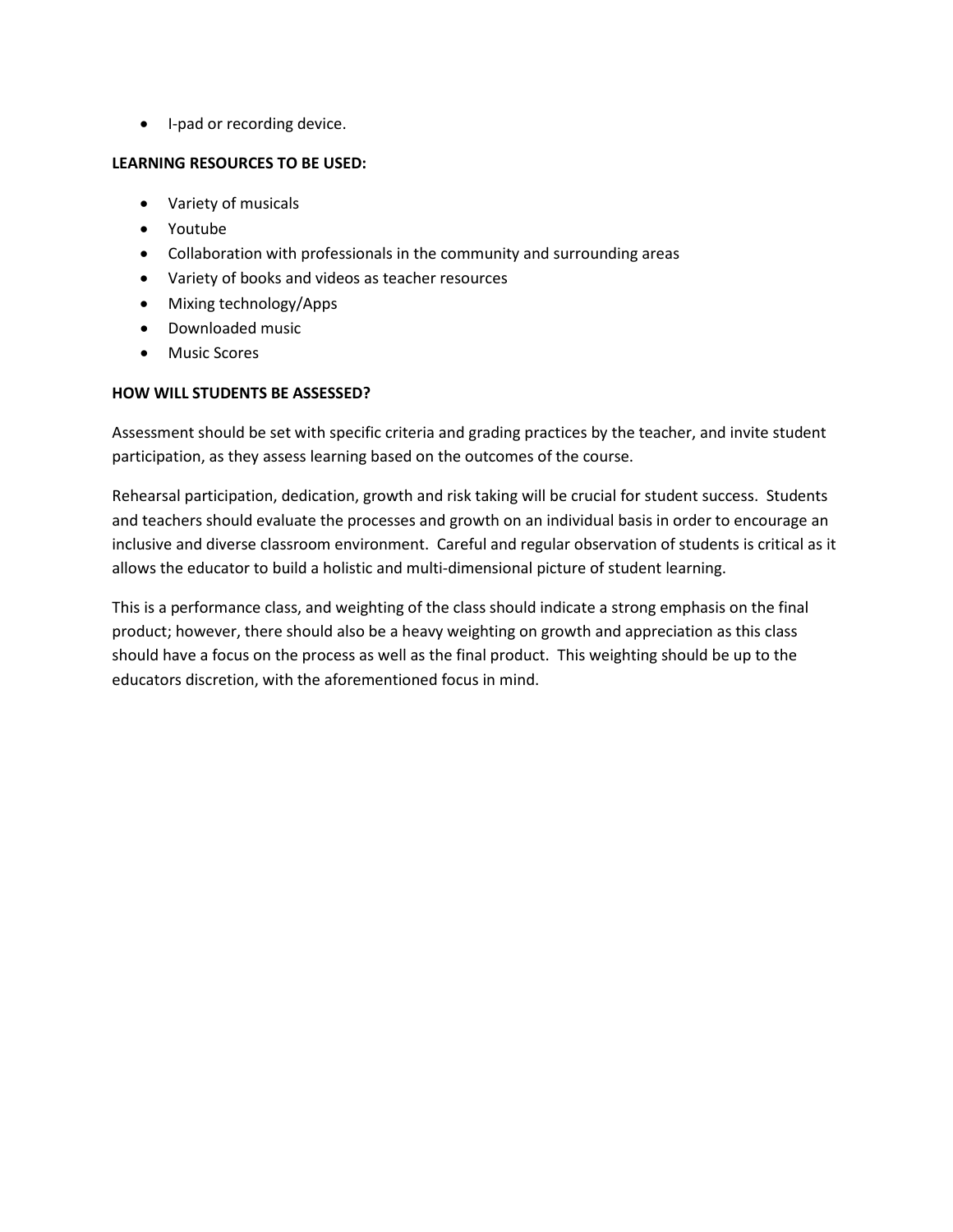

**This outline is to be completed for those Grade 7 – 9 option courses that do not use an Alberta Education program of study. Board approval is required to offer these courses.** 

**SCHOOL NAME:** Wilson Middle School

**TITLE OF COURSE:** Babysitting

**GRADE LEVEL(S) OFFERED:** 6-8

**IMPLEMENTATION DATE:** September 2019

## **COURSE PHILOSOPHY:**

In the class, students will be certified to babysit through the Canadian Safety Council Babysitter Training Course. Student will review material through the babysitting manual and take the final exam to receive their certificate.

"The Babysitter Training Course is an ideal community project, which can help prevent injuries and promote the responsible management of common situations that may arise while children are under the care of babysitters. It is our intention that it will also serve to improve general childcare standards." – *Canadian Safety Council* 

## **RATIONALE FOR THE COURSE:**

In this babysitting exploratory you will learn skills that will help throughout your life. Babysitting is a big job and can be a very enjoyable experience where you attend to the needs of children of varying ages and abilities.

## **STATEMENT OF GENERAL LEARNER EXPECTATIONS:**

Course Topics:

- Becoming a Successful Babysitter
- Caring for Babies Three Months to 12 Months
- Caring for Toddlers One to Two Years Old
- Caring for Pre-Schoolers Three to Five Years Old
- The Behaviour and Misbehaviour of Children
- Handling Emergencies
- Caring for a Sick or Injured Child
- Prevention and Basic First Aid\*

## **STATEMENT OF SPECIFIC LEARNER EXPECTATIONS:**

• Describe the basic functions of a babysitter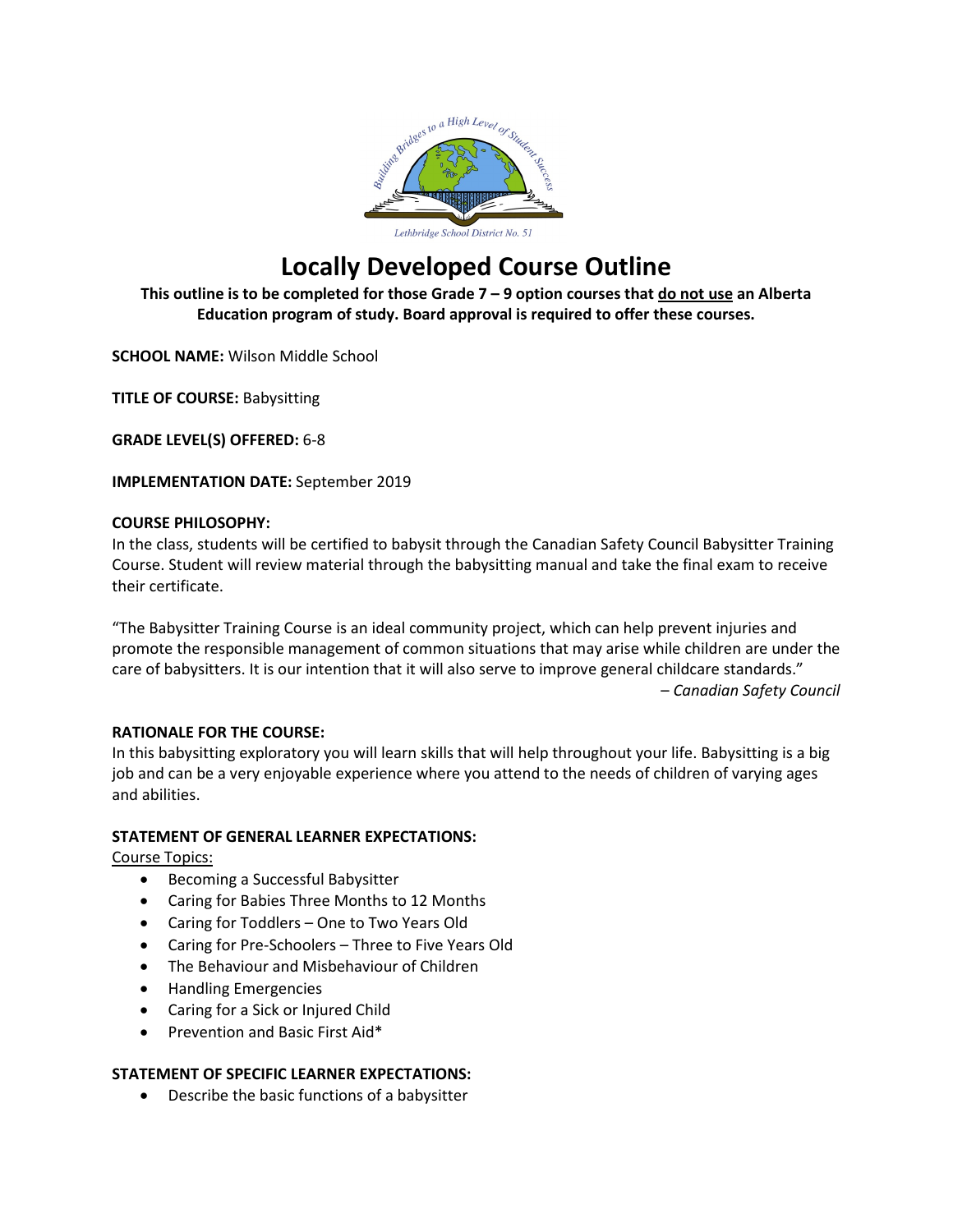- Know the babysitting plan
- Describe the processes involved in becoming a babysitter
- Know the appropriate activities a babysitter should utilize
- Know indoor and outdoor safety and security
- Know the proper methods and procedures for feeding children
- Know the appropriate ways to feed and what foods to give children of various ages
- Understand types of emergencies and make appropriate decisions
- Common illnesses and injuries and how to treat them\*

\*It is recommended students take a formal CPR and First Aid Course

**ANTICIPATED ENROLMENT PER YEAR:** 30 students per term offered.

#### **SPECIAL FACILITIES OR EQUIPMENT REQUIRED:** None

#### **LEARNING RESOURCES TO BE USED:**

Canadian Safety Council Babysitting Teacher Manual Canadian Safety Council Student Reference Manual

#### **HOW WILL STUDENTS BE ASSESSED?**

The instructional modes used in the course focus on lectures, small group discussions, and problem solving, student presentations, inquiry, role-playing and instructor led demonstrations. The Student Reference Manual is designed to allow the course participants to actively participate in the class assignments.

Assignments: 25% Projects: 25% Quizzes: 10% Final Exam : 40%

**Students must receive 75% or better on their final exam to receive their certificate.**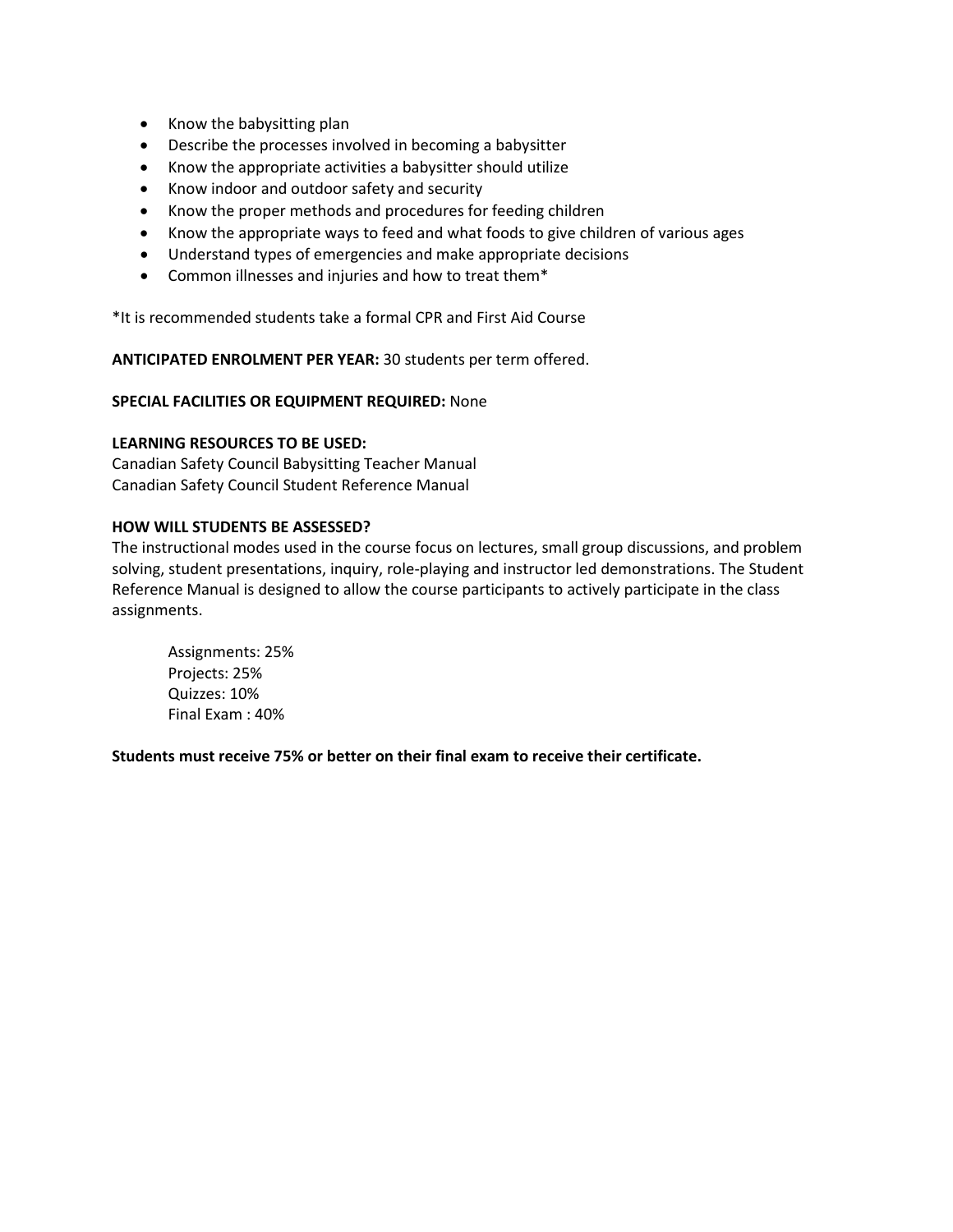

**This outline is to be completed for those Grade 7 – 9 option courses that do not use an Alberta Education program of study. Board approval is required to offer these courses.** 

# **SCHOOL NAME: Wilson Middle School**

**TITLE OF COURSE: Broadcasting**

**GRADE LEVEL(S) OFFERED: 6-8**

# **IMPLEMENTATION DATE: 2019-2020**

**COURSE PHILOSOPHY:** Students will be introduced to the world of broadcasting and Journalism. In this course, students discover the meaning of Broadcasting, are exposed to Broadcasting opportunities, as well as engage themselves with journaling and literacy components. This course will begin with a focus on introducing broadcasting mediums to allow students to find and follow the one they're passionate about. Students will then explore and identify characteristics and skills demonstrated by broadcasters as well as analyze their own strengths and skills from a Broadcasting perspective. From there, students will develop an understanding of the basic functions of preparing a newscast and air live on the school's digital medium platforms. After each take, student will reflect on strengths and areas of improvement for their broadcast.

# **RATIONALE FOR THE COURSE:**

Entrepreneurial spirits and self directed learning are the key drivers in our society's economic development. Small and medium sized start up businesses help to drive job creation and innovation in our world. As Educators we have a role to play in leveraging and exposing students to the dynamic nature of entrepreneurship, where students can begin to become critical engaged thinkers, with ethical principles, and a nourishing entrepreneurial spirit.

# **STATEMENT OF GENERAL LEARNER EXPECTATIONS:**

-Students will-

Be introduced to the world of Broadcasting and Journalism

Understand Elements of putting together a news cast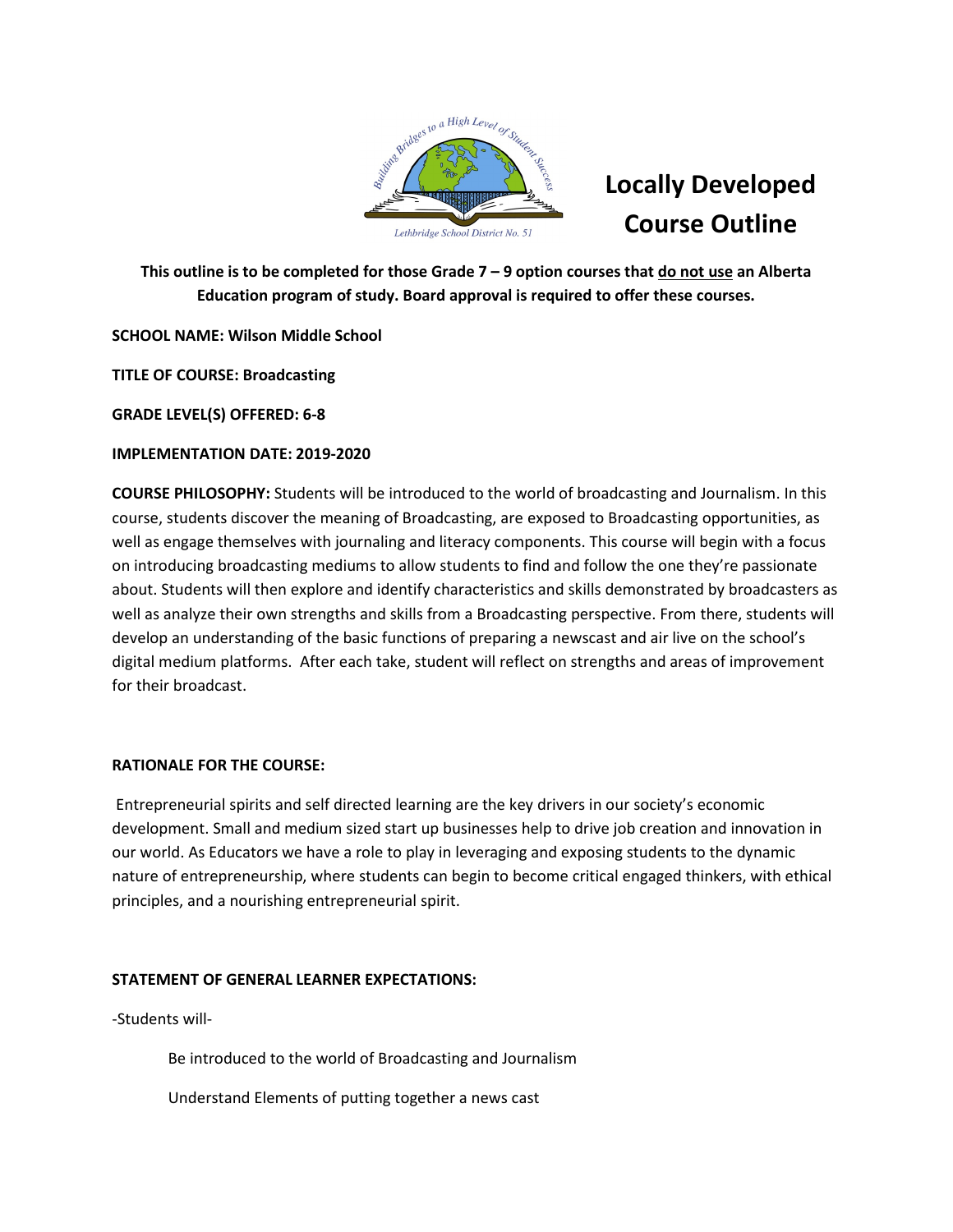Exploring strengths and areas of improvement in the public speaking Demonstrated Marketing Strategies to Promote topics discussed in their news cast Analyzing and Reflection on a Venture

#### **STATEMENT OF SPECIFIC LEARNER EXPECTATIONS:**

Students identify, compare and assess a variety of Broadcasting modalities

Students learn the elements of planning a broadcast

Students gather and analyze data to make informed, up to date, and reliable newscasts.

Students will using various forms of different modalities to present their broadcast (video, digital ads, voice over, etc.)

## **ANTICIPATED ENROLMENT PER YEAR: 30**

**SPECIAL FACILITIES OR EQUIPMENT REQUIRED: Camera, I-pads, Adobe Premiere Pro**

**LEARNING RESOURCES TO BE USED: N/A Locally developed course.**

## **HOW WILL STUDENTS BE ASSESSED?**

Rubrics, Checklist, Self Reflections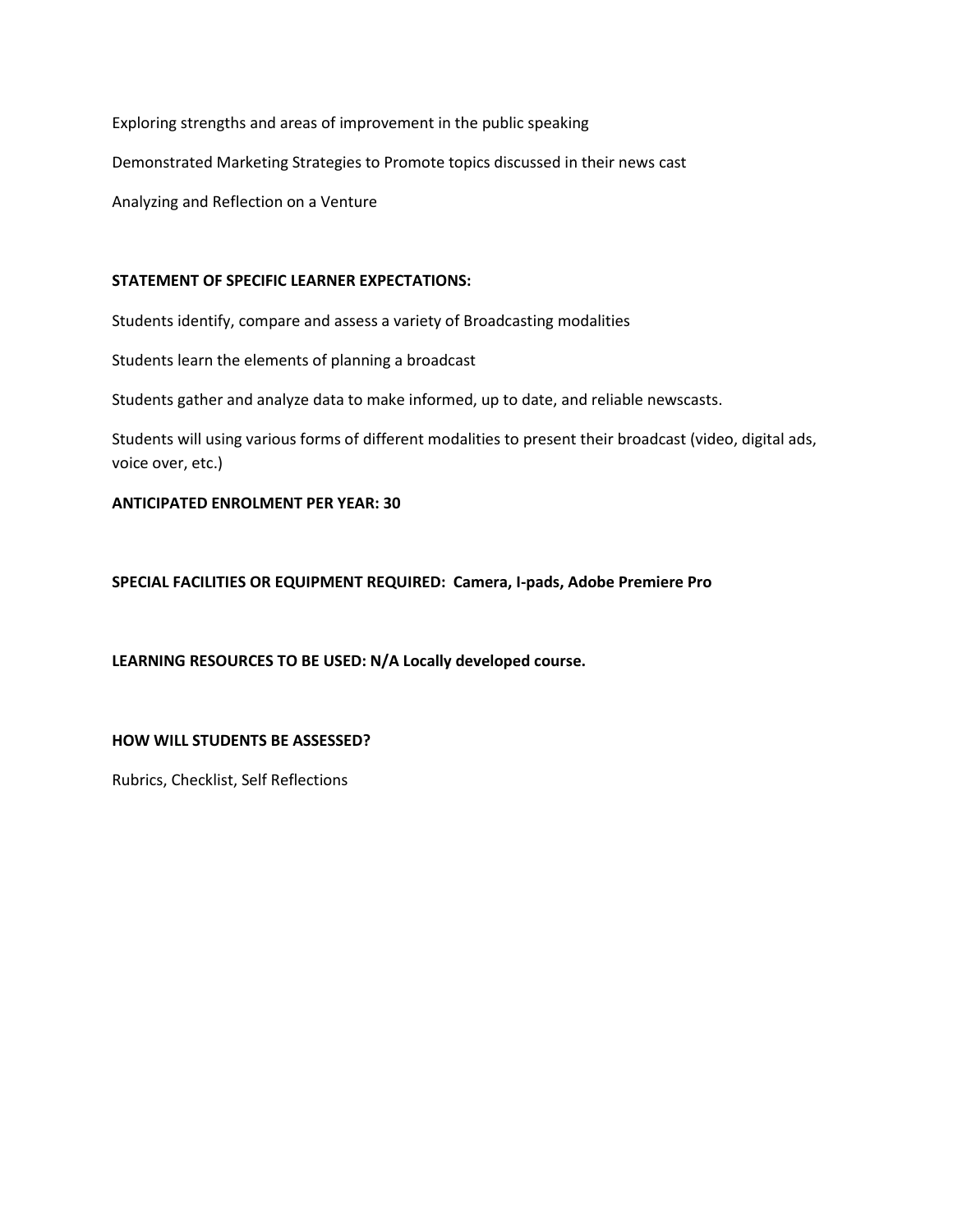

**This outline is to be completed for those Grade 7 – 9 option courses that do not use an Alberta Education program of study. Board approval is required to offer these courses.** 

# **SCHOOL NAME: Wilson Middle School**

**TITLE OF COURSE: Cosmetology**

**GRADE LEVEL(S) OFFERED: 6-8**

## **IMPLEMENTATION DATE: September 2019**

## **COURSE PHILOSOPHY:**

The Cosmetology Option is designed to develop skills that junior high school students can apply in their daily lives (build self-esteem and self-awareness) and in the future (possible career choices, business and industry understandings)

## **RATIONALE FOR THE COURSE:**

This course will allow students to explore an option that is offered in both of the secondary and postsecondary levels. Students may take this course to determine whether or not this is a viable career trajectory.

## **STATEMENT OF GENERAL LEARNER EXPECTATIONS:**

Students will understand the importance of personal grooming in various life situations, as well as the knowledge and skills required to maintain a personal health and safety plan.

# **STATEMENT OF SPECIFIC LEARNER EXPECTATIONS:**

- 1.1 appreciate that one's appearance is a mode of communication with others
- 1.2 identify personal practices and products that contribute to wellness
- 1.3 create a health and safety plan
- 1.4 describe the professional ethics required for salon success

## **ANTICIPATED ENROLMENT PER YEAR:**

30-35 students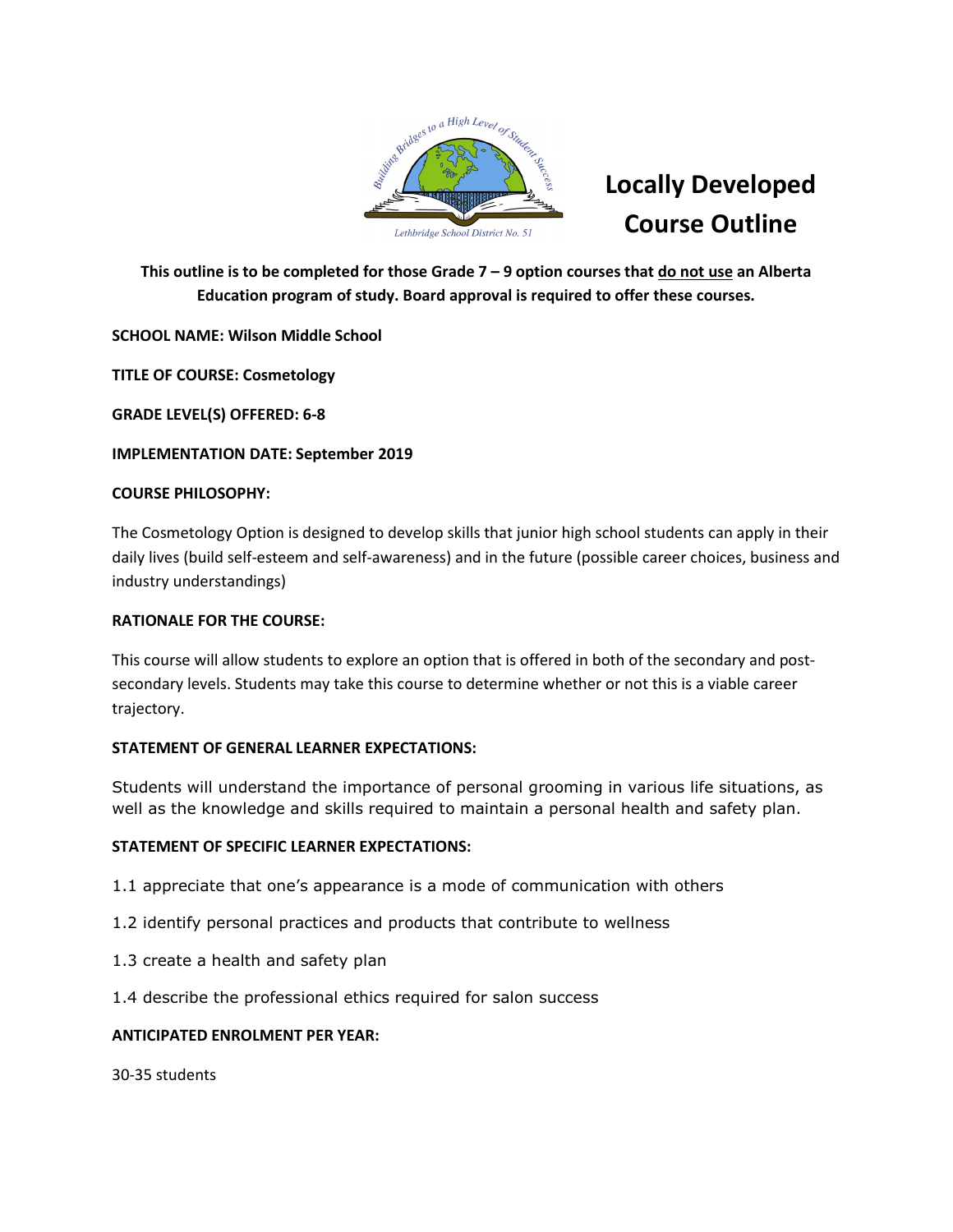## **SPECIAL FACILITIES OR EQUIPMENT REQUIRED:**

N/A

## **LEARNING RESOURCES TO BE USED:**

Basic personal grooming accessories and some cosmetic products

## **HOW WILL STUDENTS BE ASSESSED?**

Students will be assessed via observation, checklists, and lab exercises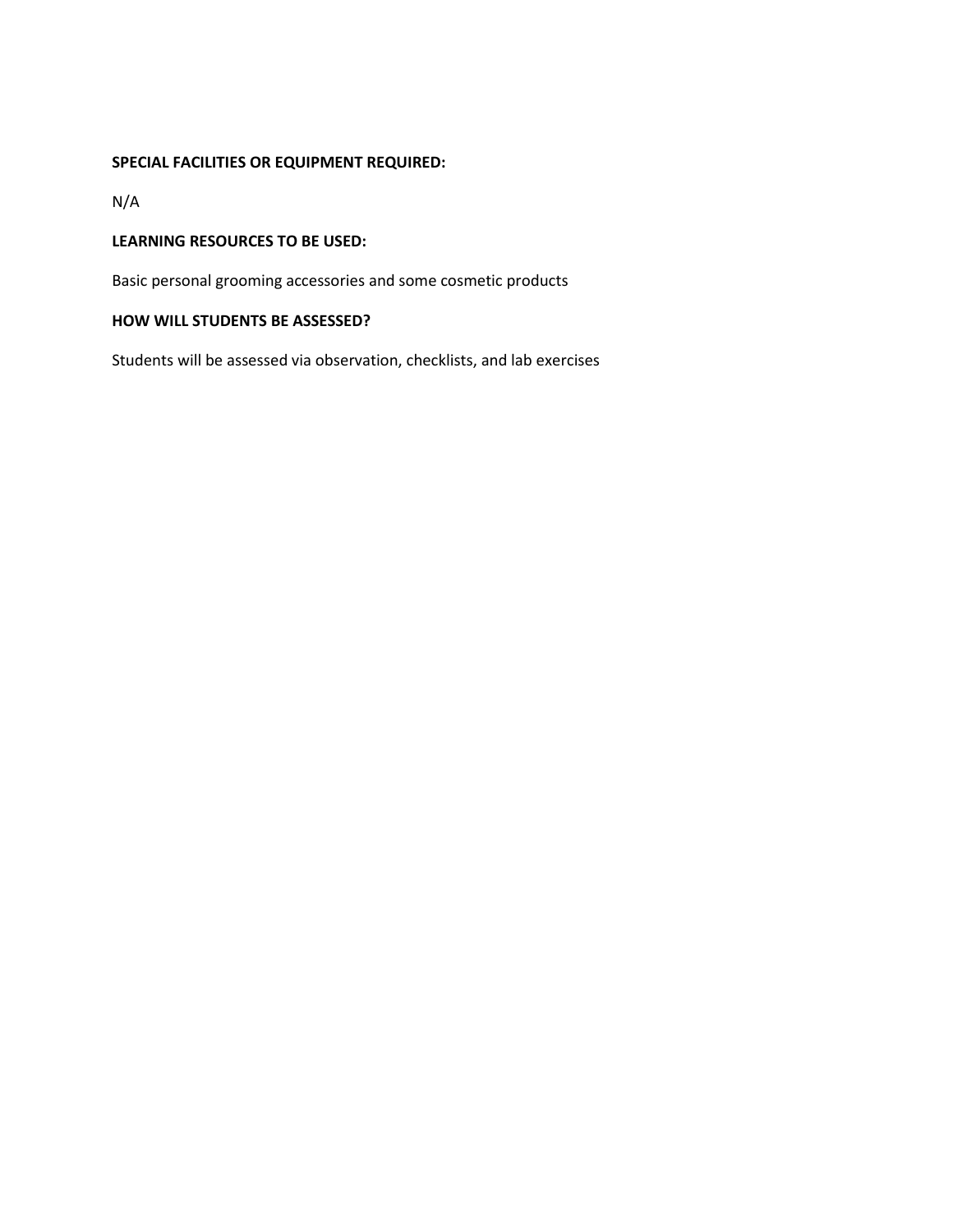

**This outline is to be completed for those Grade 7 – 9 option courses that do not use an Alberta Education program of study. Board approval is required to offer these courses.** 

**SCHOOL NAME:** Wilson Middle School

**TITLE OF COURSE:** Filmmaking

**GRADE LEVEL(S) OFFERED:** Grade 6, 7, 8

**IMPLEMENTATION DATE:** May 6, 2019

**COURSE PHILOSOPHY:** This unique course offers students the chance to learn about what makes a good film and gives them the skills to be able to create them. The fun of Filmmaking is that you get to be creative and come up with any kind of project you want.

**RATIONALE FOR THE COURSE:** This course encourages students to be creative with technology that they already have with them. Films are ubiquitous and highly engaging in our culture and students will develop skills to critically think about what makes a good film.

# **STATEMENT OF GENERAL LEARNER EXPECTATIONS:**

Students will create short films or commercials with intentional meaning and plot.

# **STATEMENT OF SPECIFIC LEARNER EXPECTATIONS:**

Students will demonstrate an understanding of what the message is in a short film

Students will convey meaning and create a plot in a short film or commercial

Students will demonstrate how to film with a camera or phone camera

Students will practice video cutting and editing skills to fine-tune the final cut of their film.

# **ANTICIPATED ENROLMENT PER YEAR:**

**SPECIAL FACILITIES OR EQUIPMENT REQUIRED:** Computer Lab with preferably Adobe Premiere Pro CC, but other movie making software can work too.

**LEARNING RESOURCES TO BE USED:** Various films and commercials (some from home, some from YouTube)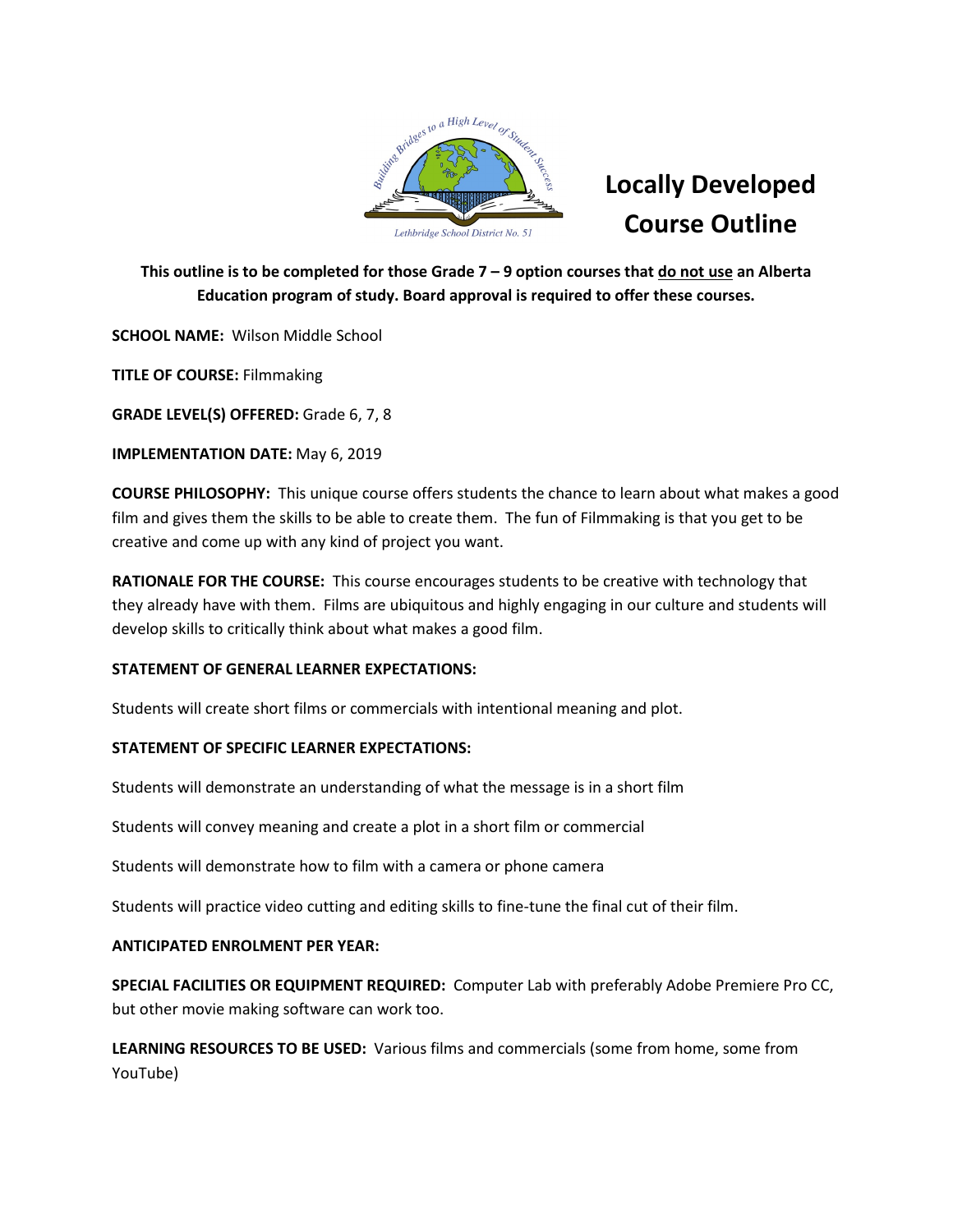# **HOW WILL STUDENTS BE ASSESSED?**

Students will be assessed using specific project rubrics.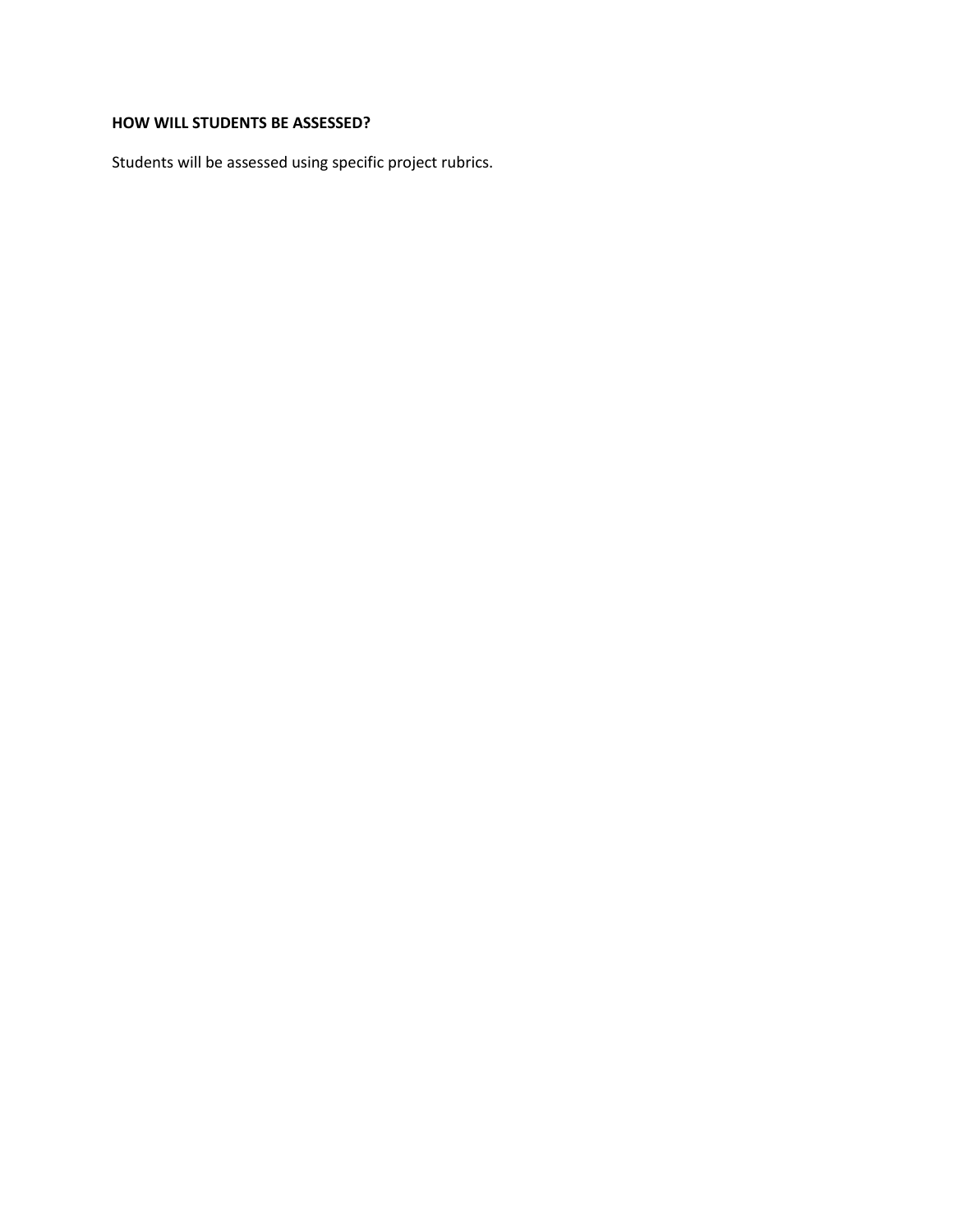

**This outline is to be completed for those Grade 7 – 9 option courses that do not use an Alberta Education program of study. Board approval is required to offer these courses.** 

**SCHOOL NAME: Wilson Middle School**

**TITLE OF COURSE: Popular Culture**

**GRADE LEVEL(S) OFFERED: 6-8**

**IMPLEMENTATION DATE: Sept 2019**

**COURSE PHILOSOPHY:**

**This course focuses upon inquiry based and project based learning. Students will explore various facets of pop culture through the lenses of inquiry and projects, which will best showcase their learning and understanding.**

**RATIONALE FOR THE COURSE:**

**This course will provide an interesting and engaging opportunity for students to explore culture and society and what they see around them, which will allow them to contextualize the world around them.**

**STATEMENT OF GENERAL LEARNER EXPECTATIONS:**

**-Students will develop an understanding of the broader meanings and implications of the various facets of popular culture**

**STATEMENT OF SPECIFIC LEARNER EXPECTATIONS:**

**-Students will develop an appreciation of music, art, architecture, design, new media, literature etc., and present their understandings and appreciation of these facets through inquiry and project based learning.**

**ANTICIPATED ENROLMENT PER YEAR:** 

**25-30 students per term x 3 terms**

**SPECIAL FACILITIES OR EQUIPMENT REQUIRED:** 

**None**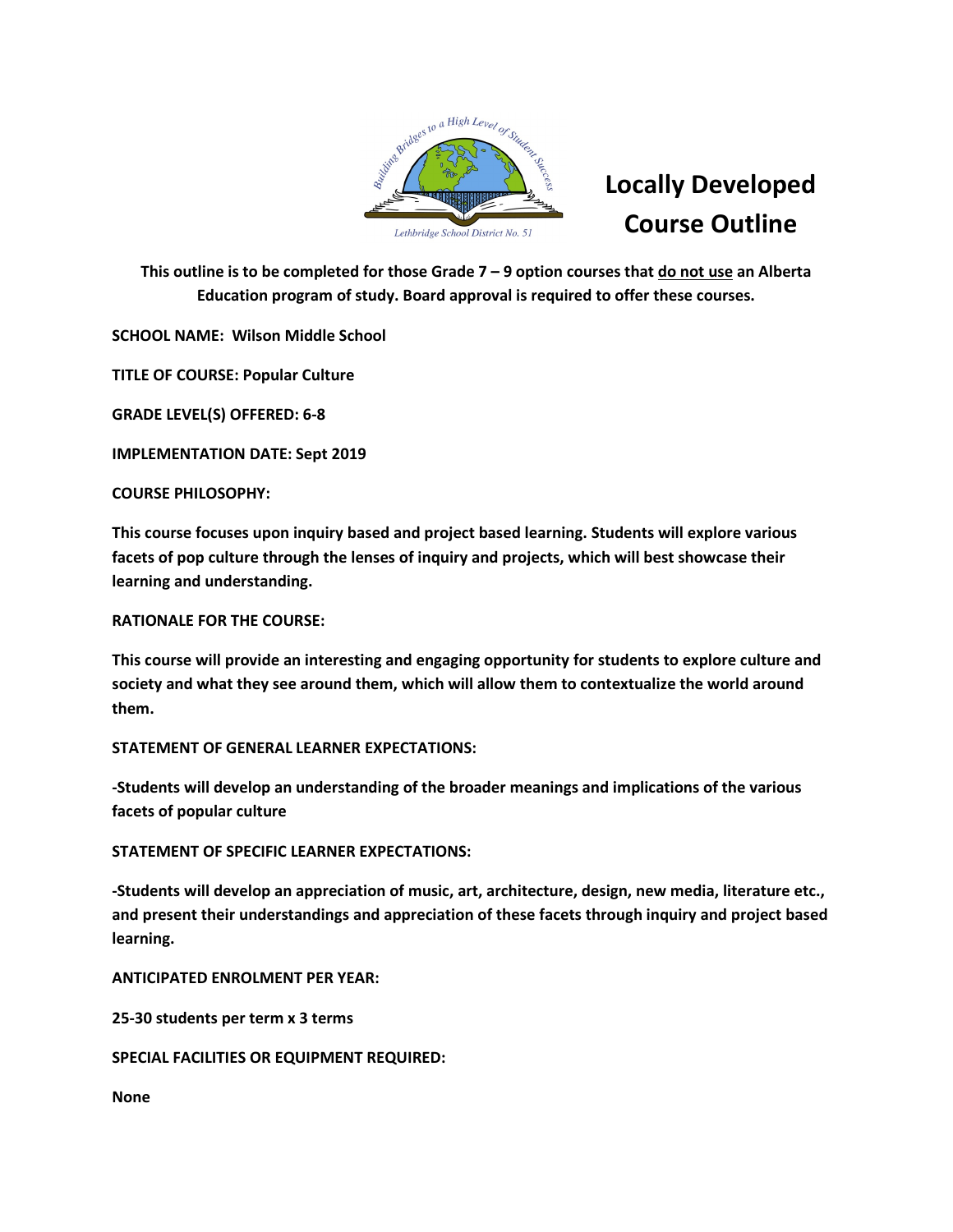#### **LEARNING RESOURCES TO BE USED:**

**This will be developed after the course receives approval. It is assumed that the teacher will require items such as art supplies, access to technology, and other resources that the school would likely be able to provide.**

## **HOW WILL STUDENTS BE ASSESSED?**

**The students will be assessed through project and inquiry projects, as well as formative assessments through checking for understanding, engagement etc.**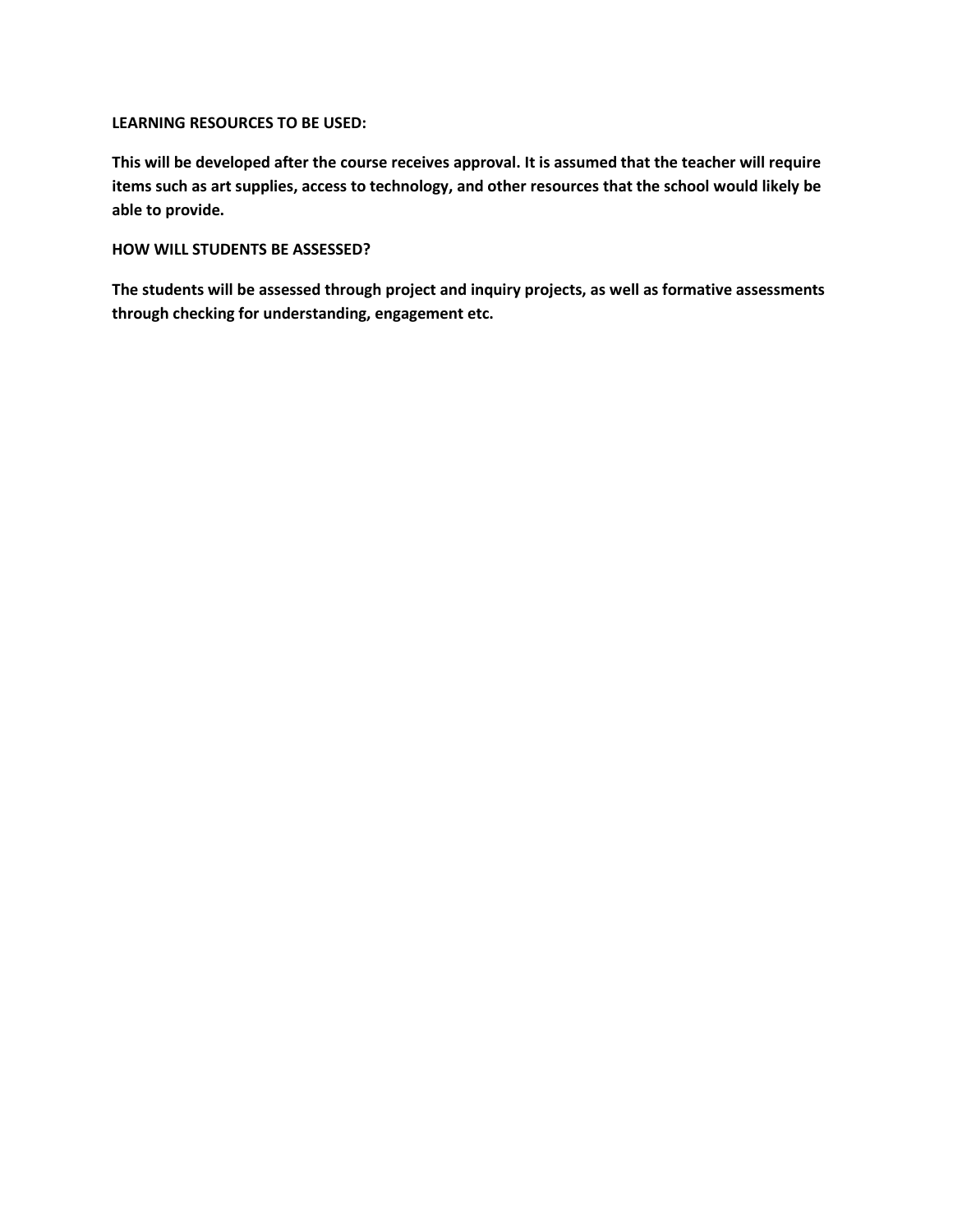

**This outline is to be completed for those Grade 7 – 9 option courses that do not use an Alberta Education program of study. Board approval is required to offer these courses.** 

**SCHOOL NAME: Winston Churchill High School**

**TITLE OF COURSE: Dance 9**

**GRADE LEVEL(S) OFFERED: Grade 9**

## **IMPLEMENTATION DATE: 2019/2020 School Year**

**COURSE PHILOSOPHY: T**his course is being provided to give students an opportunity to explore dance within a school setting. In addition to technique class, dancers study theory, anatomy and dance history to expand their understanding of the art form**. This course is intended to encourage students to find their voice and artistic expression through various dance forms.** The goal of this course is to foster in students an understanding and appreciation of, curiosity about, and a lifelong interest in dance.

**RATIONALE FOR THE COURSE:** Dance 9 is intended to provide opportunities for students who would like to pursue dance beyond the Alberta Physical Education Program of Studies. It also offers students the opportunity to study dance as an integral part of fine and performing arts programs. Dance 9 is designed for students at various points of their study of dance and who have had little or no experience with dance upon entry into this course series.

**STATEMENT OF GENERAL LEARNER EXPECTATIONS:** The aim of the Dance 9 course is articulated through four general outcomes. These four general outcomes serve as the foundation of the Dance 9 course series and identify what students are expected to know and be able to do upon completion of the course. The general outcomes are interrelated and interdependent

- A Students will develop the foundations of dance.
- B Students will acquire competency through a variety of dance genres and traditions.
- C Students will develop self-expression, creativity and communication through dance.
- D Students will understand and appreciate dance.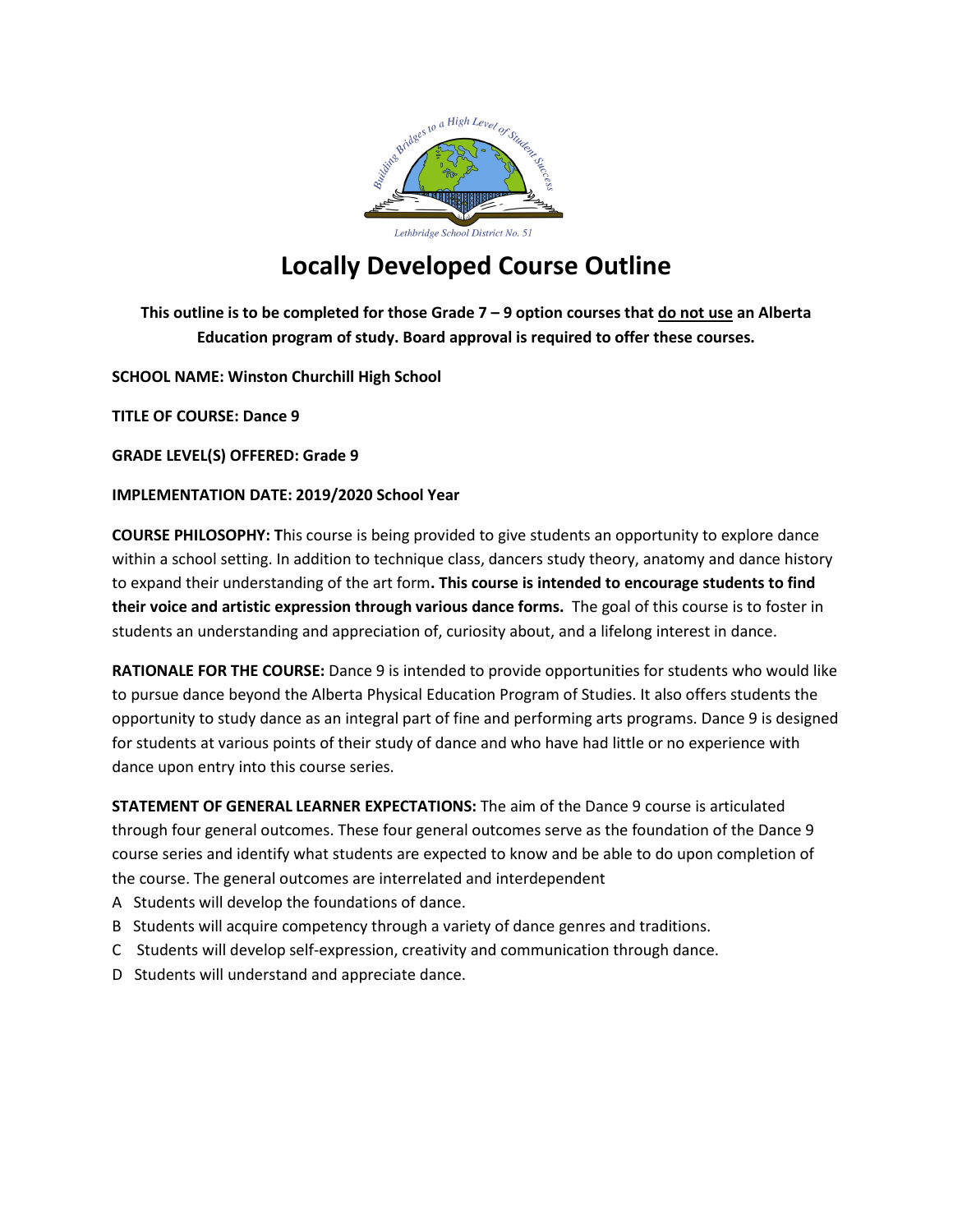**STATEMENT OF SPECIFIC LEARNER EXPECTATIONS: 1.Acquire - A. Student has identified and can perform the basic foundations of dance. B. Student can identify and demonstrate a variety dance genres and traditions. C. Student has begun to develop self-expression and creativity through dance. D. Student demonstrates an appreciation of dance. 2. Adapt- A. Student can identify and expressively perform the basic foundations of dance. B. Student can identify, perform, and expand upon a variety of dance genres and traditions. C. Student will passionately develop self- expression, creativity, and communication through dance. D. Students will deeply understand and uniquely appreciate dance. Apply - A. Student has skillfully identified, and can create and perform the basic foundations of dance. B. Student can identify, demonstrate, and create a variety of dance genres and traditions. C. Student has developed self-expression and creativity through dance. D. Student passionately understands and has their own unique appreciation for dance and how it can extend beyond the classroom.** 

**ANTICIPATED ENROLMENT PER YEAR: 1 – 2 sections of 20 students in the third or fourth quarter.** 

**SPECIAL FACILITIES OR EQUIPMENT REQUIRED: An open space, with the capability to play music. Wall mirrors and a dance barre would be also ideal.** 

**LEARNING RESOURCES TO BE USED: n/a**

**HOW WILL STUDENTS BE ASSESSED? Students will be assessed using the acquire, adapt, apply grading scale. Self assessment, and observation will be used.**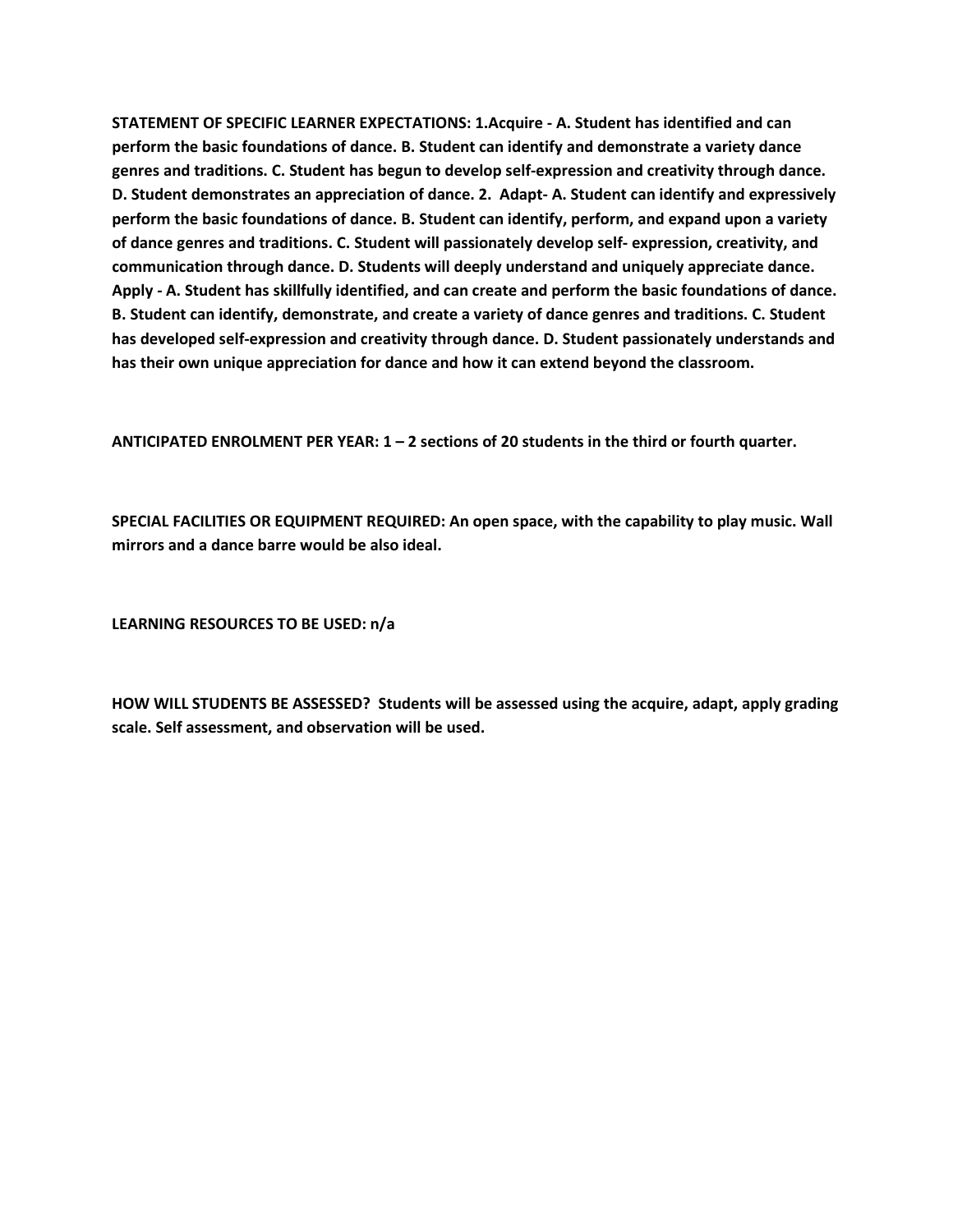

**This outline is to be completed for those Grade 7 – 9 option courses that do not use an Alberta Education program of study. Board approval is required to offer these courses.** 

**SCHOOL NAME: Winston Churchill High School**

**TITLE OF COURSE: IB Prep & Math Skills**

**GRADE LEVEL(S) OFFERED: 9**

**IMPLEMENTATION DATE: April 2020**

**COURSE PHILOSOPHY:** IB is a rigorous and demanding program. This option will give an advantage in math because it is the first course completed in IB and instruction goes fast. We will extend the grade 9 curriculum to cover Trigonometry, Integral and Rational Exponents, Radicals and Factoring Quadratics. The goal is also to set students up for more success in general so we will be delving into mindfulness practice and time management. These are key skills that will assist current Gr. 9 students with their sights on the IB program.

**RATIONALE FOR THE COURSE:** We have found that students need extension in certain areas of the Gr. 9 math Curriculum to help them find success in Math 10i. We have also noticed that the stress and expectations placed on students can be more of a stress than students expect. We would like to help them build skills to work with these expectations and find the balance that works best for them.

**STATEMENT OF GENERAL LEARNER EXPECTATIONS:** Grade 9 math Extension. Mindfulness practice. Time Management skills.

**STATEMENT OF SPECIFIC LEARNER EXPECTATIONS:** Math extension – Trigonometry, Integral and Rational Exponents, Factoring. Ways to include daily mindfulness in your life. How to be mindful during stress inducing times. Strategies to prioritize commitments. Strategies to prioritize studies and extra curricular activities. Strategies to balance school/life.

**ANTICIPATED ENROLMENT PER YEAR:** 60 – 75 students

**SPECIAL FACILITIES OR EQUIPMENT REQUIRED:** Classroom and access to laptops/computers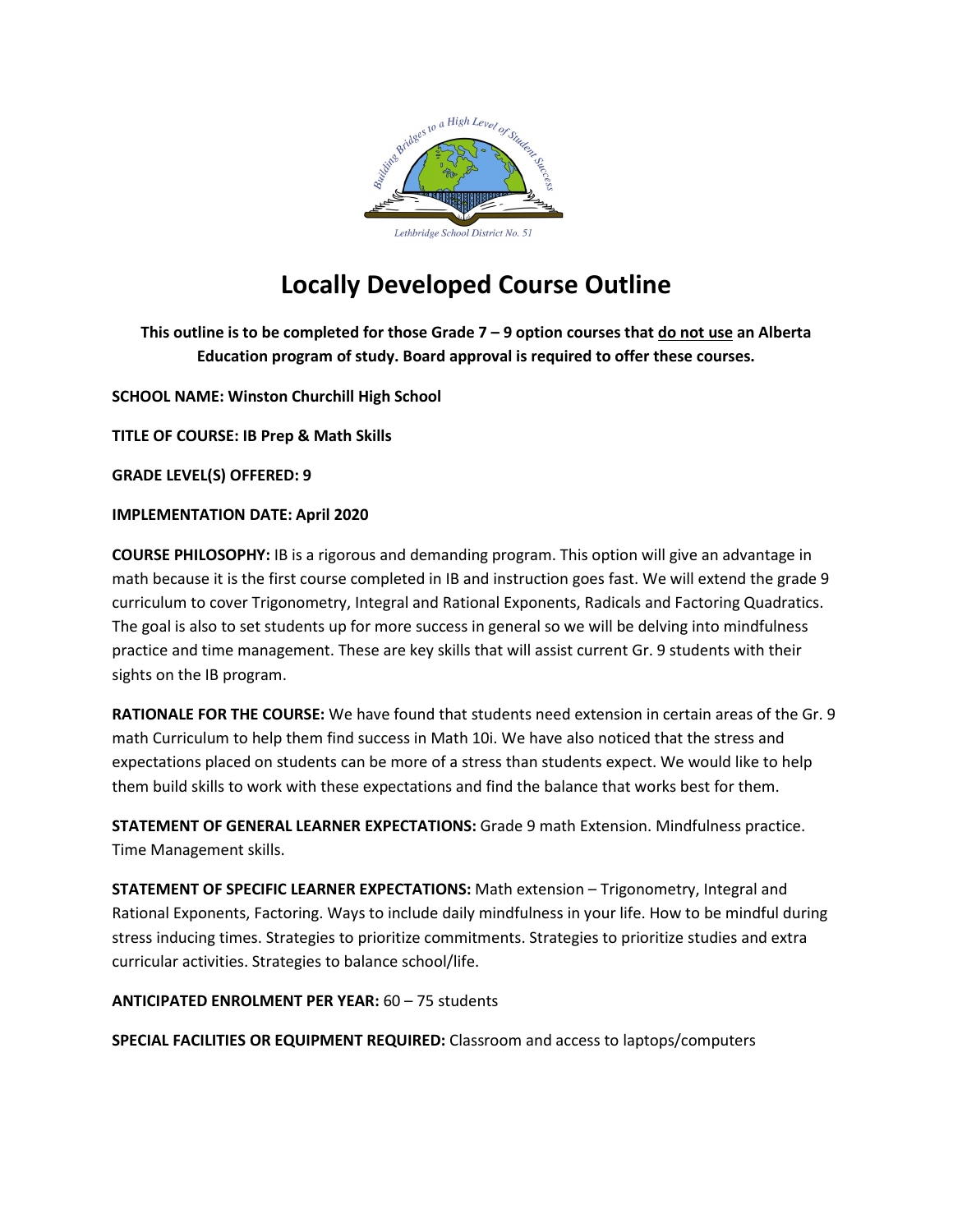**LEARNING RESOURCES TO BE USED:** Absolute Value Math 10-C workbook

**HOW WILL STUDENTS BE ASSESSED?** Anecdotal comments will be used, no number grades. The comment will reference whether the students is at the Acquire, Apply or Adapt stage of growth and if they are recommended to apply to IB.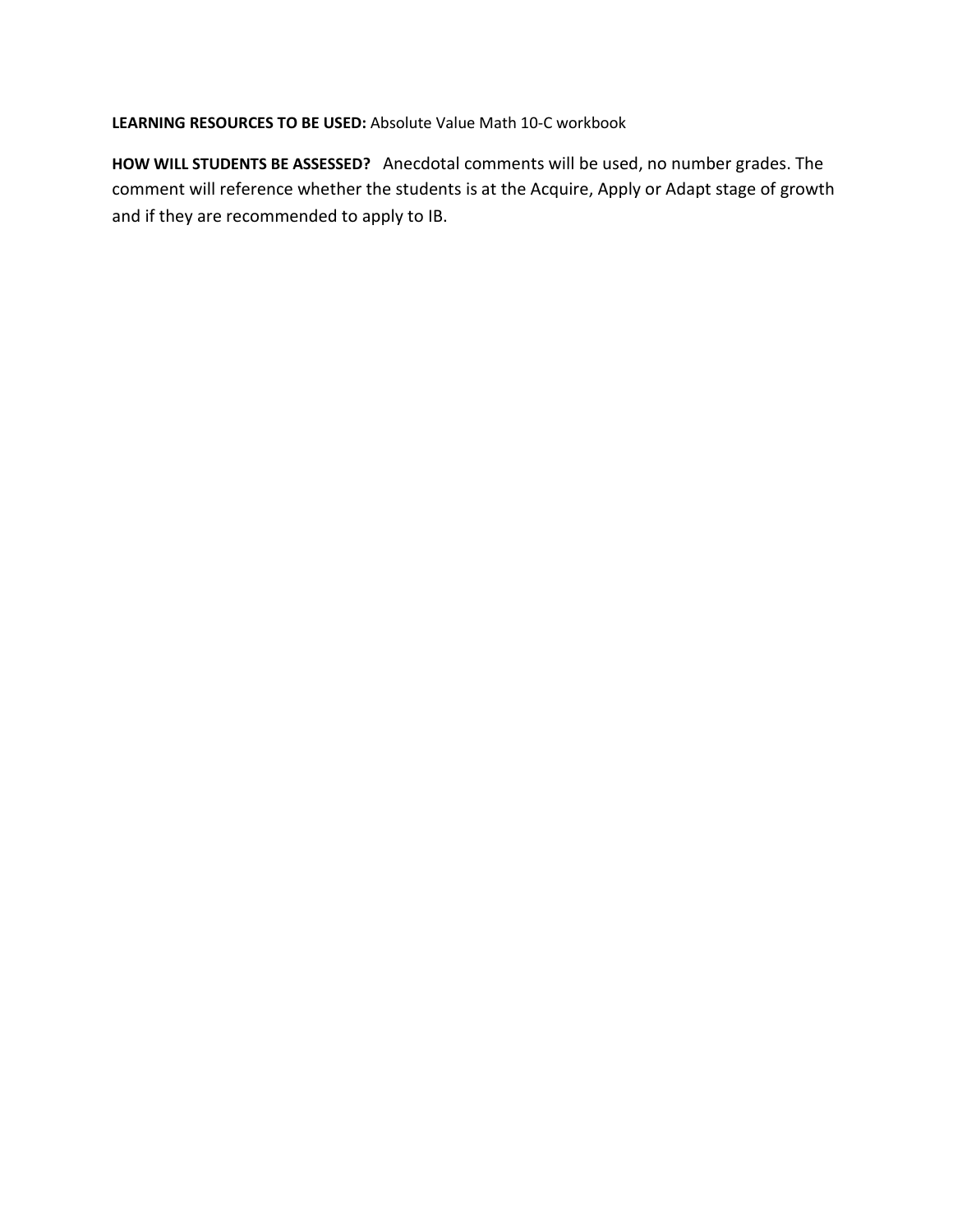

**This outline is to be completed for those Grade 7 – 9 option courses that do not use an Alberta Education program of study. Board approval is required to offer these courses.** 

**SCHOOL NAME: Winston Churchill High School**

**TITLE OF COURSE: Reading Cafe**

**GRADE LEVEL(S) OFFERED: 9**

## **IMPLEMENTATION DATE: September 2019**

**COURSE PHILOSOPHY:** This course is being provided to help students build their love of reading. Students will be getting more exposure to literature, and will be able to develop their own sense of who they are as a reader as they begin high school. The course is intended to create a sense of confidence for readers, regardless of their interests or reading level, and to develop the necessary skills to continue reading for the love of it as they progress through school and life**.**

**RATIONALE FOR THE COURSE:** The rationale for this course is to increase reading stamina, and to increase exposure to a multitude of texts in Grade 9. This course allows for reading time during the day to help students de-stress, while pairing the mindfulness of reading with the academic benefit of increasing vocabulary and comprehension.

**STATEMENT OF GENERAL LEARNER EXPECTATIONS:** 1. I explore my interests and passions while making personal connections to literature. 2. I develop skills that enhance my reading abilities.

**STATEMENT OF SPECIFIC LEARNER EXPECTATIONS:** 1. Acquire: Identify your interests and passions. Discuss interests and passions that people have. Explain why understanding your interests and passions is useful. Apply: Explain ways that you explore your interests and passions through literature. Determine how to challenge your interests and passions through varied reading. Adapt: Create a public sphere that allows you to explore your interests and passions. Reflect on representation of interests and passions in various texts. 2. Acquire: Identify reading rate. Discuss the importance of comprehension and vocabulary. Explain why reading is important. Apply: Justify the skills you use when selecting appropriate novels and working with vocabulary. Assess the strengths and limitations you have when reading for pleasure. Practice skills to enhance reading quality and stamina. Adapt: Encourage others to engage with meaningful texts. Strengthen your ability to read a wide variety of challenging texts.